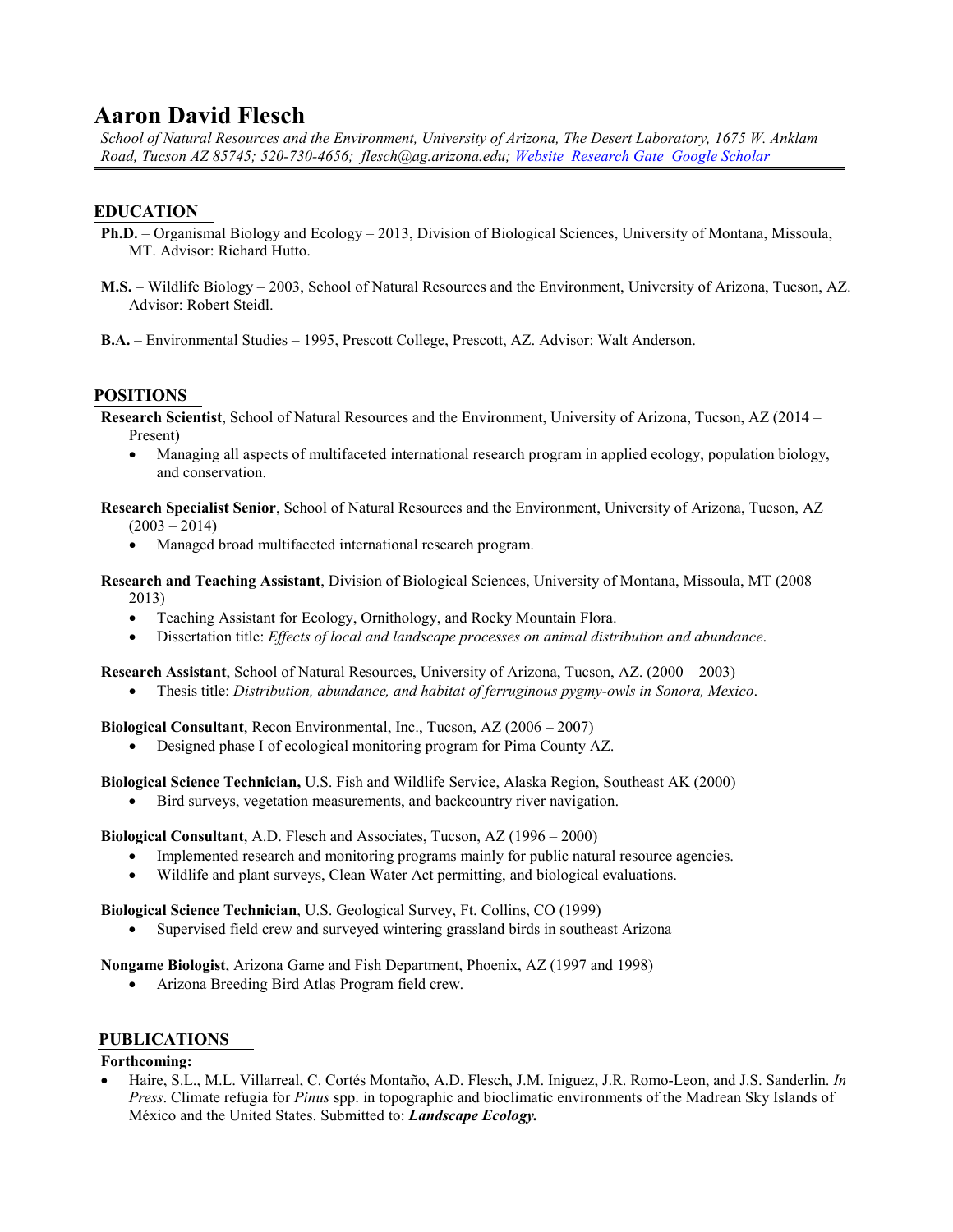• Flesch, A.D. *In Revision.* Land-cover change and habitat quality mediate impacts of climatic flux on population dynamics of a threatened aridland predator. Submitted to: *Animal Conservation.*

#### **Refereed Articles:**

- 1. Flesch, A.D., J. Boone, D. Vander Pluym, and L.B. Sabin. 2021*.* Factors influencing detectability and responses of Elf Owls to playback of conspecific vocalizations. *Journal of Field Ornithology.* 92:246-259
- 2. Villarreal, M.L., J.M. Iniguez, A.D. Flesch, J.S. Sanderlin, C. Cortés Montaño, C.R. Conrad, and S. L. Haire. 2020. Contemporary fire regimes provide a critical perspective on restoration needs in the Mexico-United States borderlands. *Air, Soil and Water Research.* https://doi.org/10.1177/1178622120969191.
- 3. Flesch, A.D., and A. Esquer. 2020*.* Impacts of riparian restoration on vegetation and avifauna on private and communal lands in northwest Mexico and implications for future efforts. Submitted to *Air, Soil and Water Research.* https://doi.org/10.1177/1178622120938060
- 4. Flesch, A.D., R. Rodríguez-Estrella, J.-P. Gallo-Reynoso, L. Armenta-Méndez, and M. Montiel-Herrera. 2020*.* Distribution and habitat of the Golden Eagle (*Aquila chrysaetos*) in Sonora, Mexico, 1892-2019. *Revista Mexicana de Biodiversidad* 91: e913056.
- 5. Flesch, A.D., I. Murray, J. Gicklhorn, and B. Powell. 2019. Application of distance sampling for assessing abundance and habitat relationships of a rare Sonoran Desert cactus. *Plant Ecology* 220:1029-1042; DOI: 10.1007/s11258-019-00972-7
- 6. Flesch, A.D. 2019*.* Patterns and drivers of long-term changes in breeding bird communities in a global biodiversity hotspot in Mexico*. Diversity and Distributions*. DOI: 10.1111/ddi.12862. (featured in special issue on Conservation Biogeography in a changing climate)
- 7. Peters, R., M. Moskwik, W.J. Ripple, C. Wolf, G. Carreón-Arroyo, G. Ceballos, A. Córdova, R. Dirzo, P.R. Ehrlich, A.D. Flesch, R. List, T.E. Lovejoy, R.F. Noss, J. Pacheco, J.K. Sarukhán, M.E. Soulé, E.O. Wilson, and J.R.B. Miller. 2018. Nature divided, scientists united: U.S.-Mexico border wall threatens biodiversity and binational conservation. *BioScience.* 68:740-743. DOI:10.1093/biosci/biy063
- 8. Flesch, A.D. 2017. Effects of local and landscape factors on distributional dynamics: A species-centered fitnessbased approach. *Proceedings of the Royal Society of London B: Biological Sciences* 284:20171001; DOI: 10.1098/rspb.2017.1001. (with cover)
- 9. Flesch, A.D., P.C. Rosen, and P. Holm. 2017*.* Long-term changes in abundances of Sonoran Desert lizards reveal complex responses to climatic variation. *Global Change Biology* 23:5492–5508; DOI: 10.1111/gcb.13813.
- 10. Flesch, A.D., C. González Sánchez, J. Valenzuela Amarillas. 2016*.* Abundance and habitat relationships of breeding birds in the Sky Islands and adjacent Sierra Madre Occidental of northwest Mexico. *Journal of Field Ornithology* 87:176-195*.*
- 11. Flesch, A.D., P. Warshall, and S. Jacobs. 2015. Avian richness, status, and conservation in the northwestern Neotropics in Sonora, Mexico. *Natural Areas Journal* 35:288-296. (with cover)
- 12. Flesch, A.D., R.L. Hutto, W.J.D. van Leeuwen, K. Hartfield, and S. Jacobs. 2015. Spatial, temporal, and densitydependent components of habitat quality for a desert owl*. PLoS ONE* 10(3): e0119986*.*
- 13. Flesch, A.D. 2014. Spatiotemporal trends and drivers of population dynamics in a declining desert predator. *Biological Conservation* 175:110-118.
- 14. Hutto, R.L., A.D. Flesch, and M.A. Fylling. 2014. A bird's-eye view of forest restoration: do changes reflect success? *Forest Ecology and Management* 327:1-9.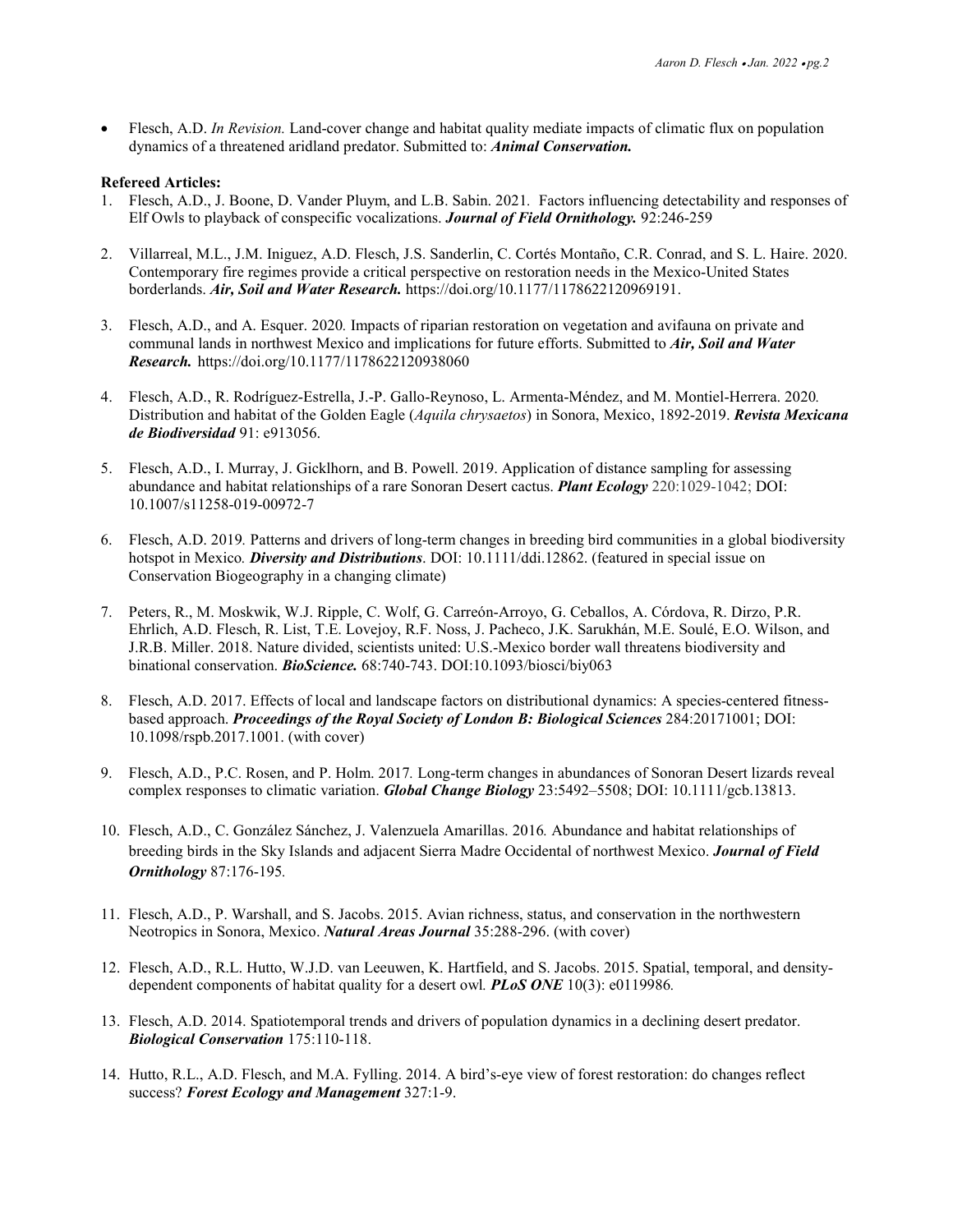- 15. Van Devender, T.R., A.L. Reina-Guererro, A.D. Flesch, S. Jacobs, and M.F. Wilson. 2014. Additions to the flora of Sonora, Mexico. *Phytoneuron* 76: 1-8.
- 16. Van Devender, T.R., R. Spellenberg, A.D. Flesch, S. Jacobs, and A.L. Reina-Guererro. 2013. Northern distributional limits of the Mexican willow oak (*Quercus viminea*) in Arizona, Sonora, and Chihuahua. *Phytoneuron* 48:1–7.
- 17. Rosenzweig, M.L., F. Drumlevitch, K.L. Borgmann, A.D. Flesch, S.M. Grajeda, G. Johnson, K. Mackay, K.L. Nicholson, V. Patterson, B.M. Pri-Tal, N. Ramos, and K.P. Serrano. 2012. An ecological telescope to view future terrestrial vertebrate diversity. *Evolutionary Ecology Research* 14:247-268.
- 18. Flesch, A.D., and R.J. Steidl. 2010. Importance of environmental and spatial gradients on patterns and consequences of resource selection. *Ecological Applications* 20:1021-1039.
- 19. Flesch, A.D., D.E. Swann, D.S. Turner, and B.F. Powell. 2010*.* Herpetofauna of the Rincon Mountains, Arizona. *Southwestern Naturalist* 55:240-253.
- 20. Snyder, N.F.R., H.A. Snyder, N. Moore-Craig, A.D. Flesch, R.W. Wagner, and R.A. Rowlett. 2010. Short-tailed hawks nesting in the Sky Islands of the southwest. *Western Birds* 41:202-230. (with cover)
- 21. Flesch, A.D., C.W. Epps, J.W. Cain, M. Clark, P.R. Krausman, and J.R. Morgart. 2010*.* Potential effects of the United States-Mexico border fence on wildlife. *Conservation Biology* 24:171-181.
- 22. Flesch, A.D. 2008*.* Distribution and status of breeding landbirds in northern Sonora, Mexico. *Studies in Avian Biology* 37:28-45. (invited)
- 23. Flesch, A.D., and R.J. Steidl. 2007. Detectability and response rates of ferruginous pygmy-owls*. Journal of Wildlife Management* 71:981-990.
- 24. Flesch, A.D., and R.J. Steidl. 2006. Population trends and implications for monitoring cactus ferruginous pygmyowls in northern Mexico*. Journal of Wildlife Management* 70:867-871*.*
- 25. Flesch, A.D. 2003. Perch-site selection and spatial use by cactus ferruginous pygmy-owls in south-central Arizona. *Journal of Raptor Research* 37:151-157.

#### **Book Chapters:**

26. Villaseñor-Gómez, J.F., O. Hinojosa-Huerta, E. Gómez-Limón, D. Krueper, and A.D. Flesch. 2010. Avifauna. Pages 385-420 *in* F. E. Molina-Freaner and T. R. Van Devender (editors), The biological diversity of Sonora Mexico. Universidad Nacional Autónoma de Mexico, Mexico City, Mexico (in Spanish).

#### **Non-refereed Articles:**

- 27. Gutiérrez-González C., M.A. Gómez-Ramírez, D. Gutierrez-Garcia, J. Valenzuela, J.C. Rorabaugh, and A. D. Flesch. 2016. Interactions between Sonoran Desert Toads (*Incilius alvarius*) and mammalian predators at the Northern Jaguar Reserve, Sonora, Mexico. *Sonoran Herpetologist* 29(2):26-27.
- 28. Ferguson, G.M., A.D. Flesch, and T.R. Van Devender. 2013. Biogeography and diversity of pines in the Madrean Archipelago. Pages 197-203 *in* Gottfried, G. J et al. (compilers), Merging science and management in a rapidly changing world: biodiversity and management of the Madrean Archipelago III, RMRS-P-67. U.S. Department of Agriculture, Forest Service.
- 29. Van Devender, T.R., S. Avila-Villegas, M. Emerson, D. Turner, A.D. Flesch, and N.S. Deyo. 2013. Biodiversity in the Madrean Archipelago of Sonora, Mexico. Pages 10-16 *in* Gottfried, G. J et al. (compilers), Merging science and management in a rapidly changing world: biodiversity and management of the Madrean Archipelago III, RMRS-P-67. U.S. Department of Agriculture, Forest Service. (invited plenary)
- 30. Warshall, P. and A.D. Flesch. 2013. Bird ecology and conservation on the Northern Jaguar Reserve: Recent lessons. Pages 91-96 *in* Gottfried, G.J. et al. (compilers), Merging science and management in a rapidly changing world: biodiversity and management of the Madrean Archipelago III, RMRS-P-67. U.S. Department of Agriculture,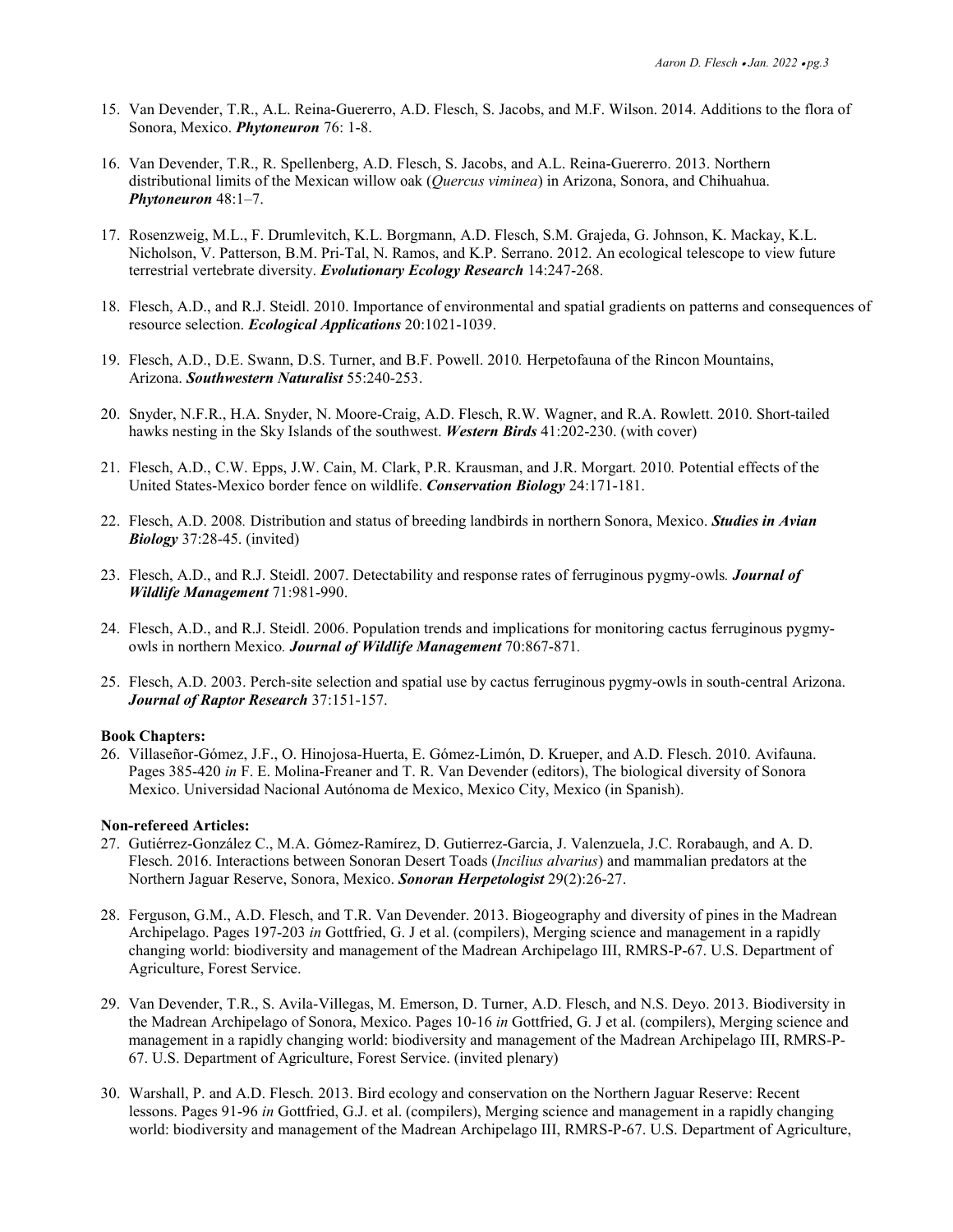Forest Service.

- 31. Flesch, A.D. 2011. Life on the line: conservation and complexity in the U.S.-Mexico borderlands. *The Wildlife Professional* 5(4):6. (invited guest editorial)
- 32. Flesch, A.D. 2010. Ferruginous pygmy-owls in the Sonoran Desert. *Bulletin of the Ecological Society of America* 91:446-449. (invited)
- 33. Flesch, A.D. 2010. Research and recovery of ferruginous pygmy-owls in the Sonoran Desert. *Vermillion Flycatcher* 55(2):14-15. (invited)
- 34. Flesch, A.D. and L.E. Hahn. 2005. Distribution of birds and plants at the western and southern edges of the Madrean Sky Island region in Sonora, Mexico. Pages 80-87 *in* Gottfried G. J. et al. (editors), Connecting mountain islands and desert seas: biodiversity and management of the Madrean Archipelago II, RMRS-P-36. U.S. Department of Agriculture, Forest Service.

#### **Technical Reports:**

- 35. Flesch, A.D. 2021. Cactus Ferruginous Pygmy-Owl monitoring and habitat on Pima County Conservation Lands. Report to Pima County Office of Sustainability and Conservation, University of Arizona, School of Natural Resources and the Environment. Contract No. CT-SUS-20-195.
- 36. Flesch, A.D. 2021. Population status and trends of Ferruginous Pygmy-owls in northern Sonora Mexico: A 22 year perspective. Final report for Tucson Audubon Society and Defenders of Wildlife. University of Arizona, School of Natural Resources and the Environment.
- 37. Flesch, A.D. and H.-W. Herrmann. 2021. Status, distribution, habitat, and stressors of the Sonoran Talussnail. Final Report for Arizona Game and Fish Department, Heritage Fund Grant Program, Project No. I18001. School of Natural Resources and the Environment, Tucson, AZ.
- 38. Flesch, A.D., J. Wyman, and P.C. Rosen. 2021. Spatial variation in lizard communities in the Tucson Basin 2010- 2020 and implications for riparian conservation and management. Final Report for Pima County Regional Flood Control District, Riparian Land Management Section for Project Services Agreement No. RFCD-2020-004. School of Natural Resources and the Environment, Tucson, AZ.
- 39. Flesch, A.D. 2020. Avian communities of the Northern Jaguar Reserve: Status, abundance, spatiotemporal patterns, habitat, and conservation. Final Report for U.S. Fish and Wildlife Service, Division of Bird Habitat Conservation for Cooperative Agreement No. F17AP00655. School of Natural Resources and the Environment, Tucson, AZ.
- 40. Gutiérrez González, C. Gómez Ramírez, M., López González C.A., and A.D. Flesch. 2020. Distributional ecology of wild felids in a Neotropical-Nearctic transition zone in northwest Mexico and implications for conservation and management, Final Report for UAZ-CONACYT Binational Consortium for Regional Scientific Development and Innovation.
- 41. Boone, J.D. and A.D. Flesch. 2020. Elf Owl home range and habitat study, 2015-2018: Comprehensive project report, submitted to the Bureau of Reclamation, Boulder City, Nevada, by Great Basin Bird Observatory, Reno, Nevada, and School of Natural Resources and the Environment, Tucson, AZ.
- 42. Flesch, A.D. 2020. Restoration of priority habitats for Neotropical migratory birds in the Madrean Sky Islands region, northwest Mexico II. Final report on monitoring and research project activities to U.S. Fish and Wildlife Service, Neotropical Migratory Bird Conservation Act grant 6350 and Borderlands Restoration. University of Arizona, Tucson, AZ.
- 43. Flesch, A.D. 2019. Co-occurrence and habitat selection of breeding birds in landscapes occupied by the Pinyon Jay in Nevada. Final report for Great Basin Bird Observatory and Bureau of Land Management.
- 44. Noson, A. C., A.D. Flesch, and M.M. Blake. 2019. Trends in populations of breeding birds and habitat conditions in riparian areas along the Madison and Missouri Rivers, Montana 2004-2019. Report to Northwestern Energy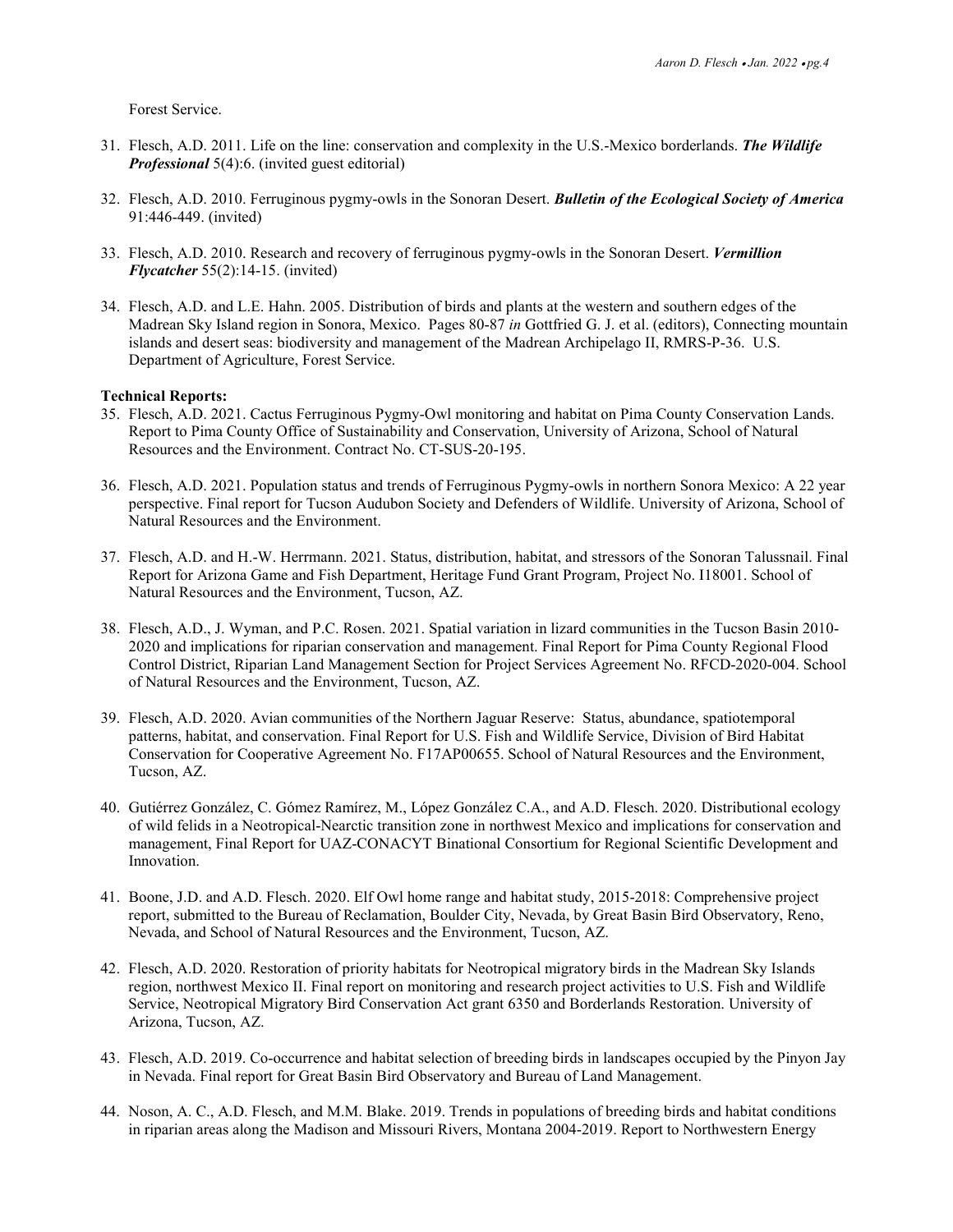Wildlife TAC. University of Montana Bird Ecology Lab, Missoula, MT.

- 45. Flesch, A.D. 2018. Cactus ferruginous pygmy-owl monitoring and habitat assessment on Pima County conservation lands. Final report for Pima County Office of Sustainability and Conservation, Contract No. CT-SUS-17-211.
- 46. Noson, A. and A.D. Flesch. 2018. Trends in populations of breeding birds and habitat conditions in riparian areas along the Madison and Missouri Rivers, Montana, 2004-2017. Report to Northwestern Energy Wildlife Committee. University of Montana Bird Ecology Lab, Missoula, MT.
- 47. Boone, J.D. and A.D. Flesch. 2018. Elf owl home range and habitat study, 2016 annual report. Submitted to the Bureau of Reclamation, Boulder City, Nevada, by Great Basin Bird Observatory, Reno, Nevada R14AC00032.
- 48. Flesch, A.D., I Murray, and B.F Powell. 2017. Application of distance sampling for Pima pineapple cactus (*Coryphantha scheeri* var*. robustispina*) population estimation and monitoring. Final report for Arizona Department of Agriculture, Section 6 Grant Program. Project segment 19, 2015-2017-04.
- 49. Boone, J.D. and A.D. Flesch. 2017. Elf owl home range and habitat study, 2015 annual report. Final report for Lower Colorado River Multi-Species Conservation Program, Bureau of Reclamation, Boulder City, NV.
- 50. Flesch, A.D, P. Nagler, and C. Jarchow. 2017. Population trends, extinction risk, and conservation guidelines for ferruginous pygmy-owls in the Sonoran Desert. Final report for Science Support Partnership Project for U.S. Geological Survey and U.S. Fish and Wildlife Service. Cooperative Agreement No. G15AC00133
- 51. Noson, A. and A.D. Flesch. 2015. Trends in riparian bird populations and habitat conditions along the Madison and Missouri Rivers from 2004-2015. Report to Northwestern Energy Wildlife Committee. University of Montana Bird Ecology Lab, Missoula, MT.
- 52. Flesch, A.D. 2014. Distribution, abundance, habitat, and biogeography of breeding birds in the Sky Islands and adjacent Sierra Madre Occidental of northwest Mexico. Final report to U.S. National Park Service and U.S. Fish and Wildlife Service, CESU Agreement P08AC00077/J1212080048; FWS Cooperative Agreement F12AP00566. School of Natural Resources and the Environment, University of Arizona, Tucson, AZ, and Division of Biological Sciences, University of Montana, Missoula, MT. DOI: 10.13140/2.1.4938.5765
- 53. Flesch, A.D., R.L. Hutto, C.G. Morris, T. Hare, and S. Avila. 2014. Restoration of priority habitats for Neotropical migratory birds in the Madrean Sky Islands region, northwest Mexico. Final report to U.S. Fish and Wildlife Service, Neotropical Migratory Bird Conservation Act grant 5139. Division of Biological Sciences, University of Montana, Missoula, MT, and Sky Island Alliance, Tucson, AZ.
- 54. Flesch, A.D. and S.L. Jacobs. 2013. Bird surveys and habitat assessments along the Aros-Yaqui river corridor on and around the Northern Jaguar Reserve. Report to Northern Jaguar Project and Naturalia A.C.
- 55. Flesch, A.D. 2010. Population trends of ferruginous pygmy-owls in northern Sonora, Mexico and implications for Organ Pipe Cactus National Monument. Report to Organ Pipe Cactus National Monument.
- 56. Flesch, A.D. 2010. Avian communities of the Northern Jaguar Reserve east-central Sonora, Mexico. Report to Northern Jaguar Project and Naturalia A.C.
- 57. Flesch, A.D. 2009. Landbird monitoring in the Sonoran Desert Network: Status report 2008. Natural Resource Technical Report NPS /NRTR–2009. National Park Service, Fort Collins, CO.
- 58. Flesch, A.D. 2009. Breeding, migratory, and wintering birds of the Northern Jaguar Reserve east-central Sonora, Mexico. Report to Northern Jaguar Project and Naturalia A.C.
- 59. Flesch, A.D. 2008. Distribution and status of birds of conservation interest and identification of important bird areas in Sonora Mexico. U.S. Fish and Wildlife Service, Sonoran Joint Venture, Tucson, AZ. Cooperative Agreement No. 201816J827.
- 60. Flesch, A.D. 2008. Population and community dynamics of lizards and rodents in Organ Pipe Cactus National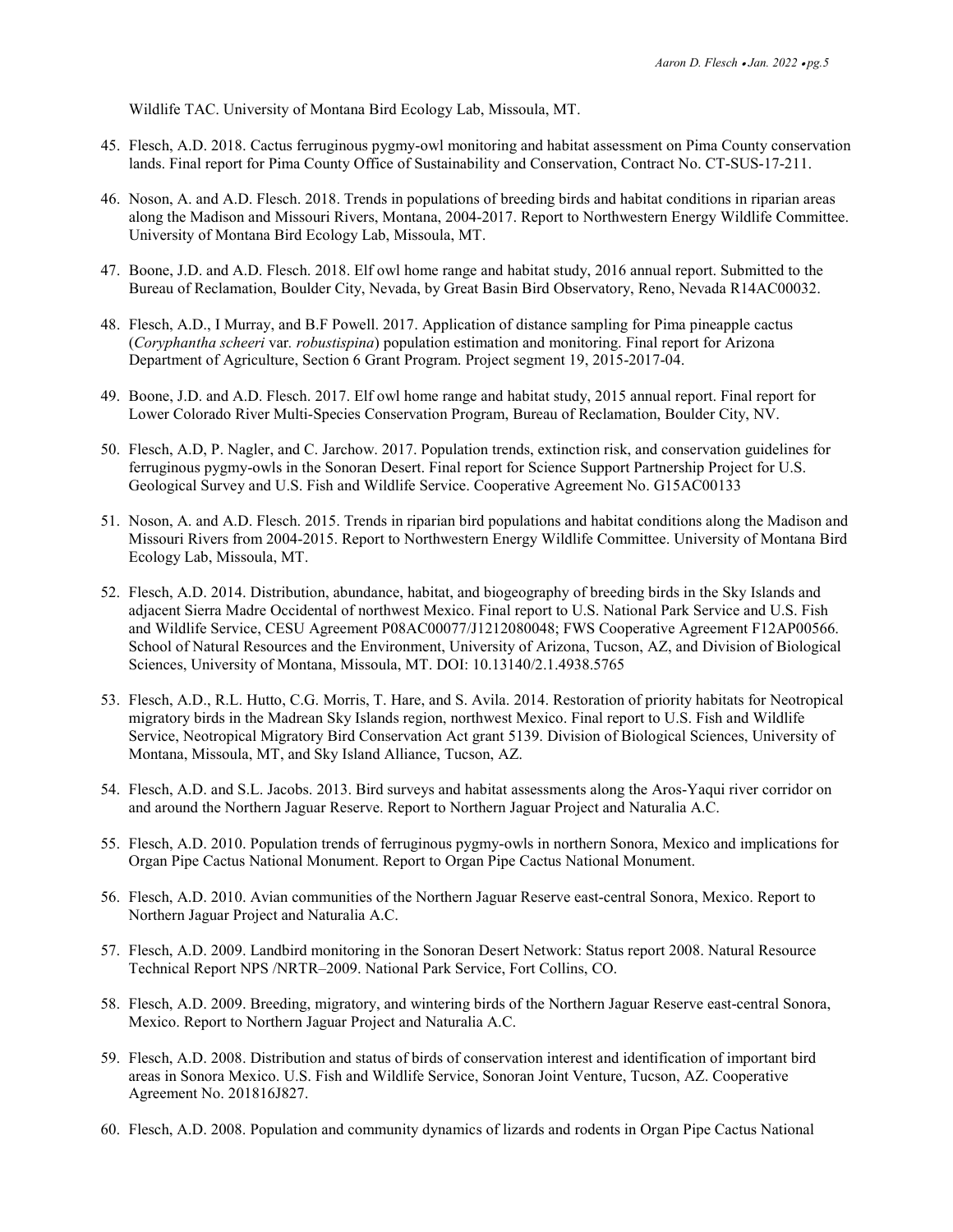Monument 1989-2006 and implications for future monitoring. Report to Organ Pipe Cactus National Monument and Desert Southwest Cooperative Ecosystems Studies Unit, NPS Cooperative Agreement No. H1200050003.

- 61. Flesch, A.D. 2008. Population and demographic trends of ferruginous pygmy-owls in northern Sonora Mexico 2000-2008. Progress report to program sponsors.
- 62. Flesch, A.D. 2008. Migratory and resident birds of the Northern Jaguar Reserve of east-central Sonora, Mexico. Report to Northern Jaguar Project and Naturalia A.C.
- 63. Flesch, A.D. 2008. Status and population size of breeding grassland birds on Rancho Los Fresnos, northern Sonora, Mexico. Report to Biodiversidad y Desarrollo Armónica A.C.
- 64. Flesch, A.D. 2008. Population and demographic trends of ferruginous pygmy-owls in northern Sonora Mexico 2000-2007 and implications for recovery in Arizona. Progress report to program sponsors.
- 65. Flesch, A.D. and R.J. Steidl. 2007. Association between roadways and cactus ferruginous pygmy-owls in northern Sonora Mexico. Report to Arizona Department of Transportation, A.G. Contract No. KR02-1957TRN, JPA 02-156.
- 66. Powell, B.F., L. Woods, and A.D. Flesch. 2007. Draft effectiveness monitoring plan for Pima County: Phase I. Report to Pima County by Recon Environmental Inc., RECON No. 4115B/3272B.
- 67. Flesch, A.D. 2007. Population and demographic trends of ferruginous pygmy-owls in northern Sonora Mexico and implications for recovery in Arizona. Report to Defenders of Wildlife, Tucson Audubon Society, Rincon Chapter of the Sierra Club, and Center for Biological Diversity.
- 68. Powell, B.F., A.D. Flesch, D. Angell, K. Beaupre, and W.L. Halvorson. 2007. Landbird monitoring protocol for the Sonoran Desert Network. Version 1.02. Natural Resource Report NPS/SODN/NRTR-2007/00X. National Park Service, Fort Collins, CO.
- 69. O'Brien, C, A.D. Flesch, E. Wallace, M. Bogan, S.E. Carrillo-Percástegui, S. Jacobs, and C. van Riper III. 2006. Biological Inventory of the Rio Aros, Sonora, Mexico. School of Natural Resources and U.S. Geological Survey, Southwest Biological Science Center, Sonoran Desert Research Station.
- 70. Flesch, A. D, D. E. Swann, and B. F. Powell. 2006. Chapter 4: Amphibian and reptile inventory. Pages 26-42 in B. F. Powell, W. L. Halvorson, and C. A. Schmidt, editors. Vascular plant and vertebrate inventory of Saguaro National Park, Rincon Mountain District, Open File Report 2006-1075. U.S. Geological Survey, Southwest Biological Science Center, Sonoran Desert Research Station, University of Arizona, Tucson, AZ.
- 71. Flesch, A.D. and R.J. Steidl. 2006. Population trends of ferruginous pygmy-owls in northern Mexico and implications for Tumacácori and other Arizona National Park Units. Report to Desert Southwest Cooperative Ecosystems Studies Unit and Tumacácori National Historic Park.
- 72. Flesch, A.D. and R.J. Steidl. 2005. Trends and productivity of cactus ferruginous pygmy-owls in northern Sonora, Mexico: Implications for Organ Pipe Cactus National Monument. Report to Desert Southwest Cooperative Ecosystems Studies Unit, Intermountain Region International Conservation Programs Office, and Organ Pipe Cactus National Monument.
- 73. Flesch, A.D. and R.J. Steidl. 2002. Nest-site selection by cactus ferruginous pygmy-owls in northern Sonora Mexico. Report to U.S. Fish and Wildlife Service, Sonoran Joint Venture, Tucson, AZ. Cooperative Agreement No.1448-20181-01-J862.
- 74. Flesch, A.D. and R.J. Steidl. 2001. Cactus ferruginous pygmy-owl and nongame bird surveys on the Cabeza Prieta National Wildlife Refuge, 2001. Report to U.S. Fish and Wildlife Service Cabeza Prieta National Wildlife Refuge, Ajo, AZ. Cooperative Agreement No. 1448-20181-00-G918.
- 75. Flesch, A.D. 1999. Cactus ferruginous pygmy-owl surveys and nest monitoring on and around the Buenos Aires National Wildlife Refuge, Altar Valley, Arizona. Report to U.S. Fish and Wildlife Service, Buenos Aires National Wildlife Refuge, Sasabe, AZ. Cooperative Agreement No. 1448-00002-99-G943.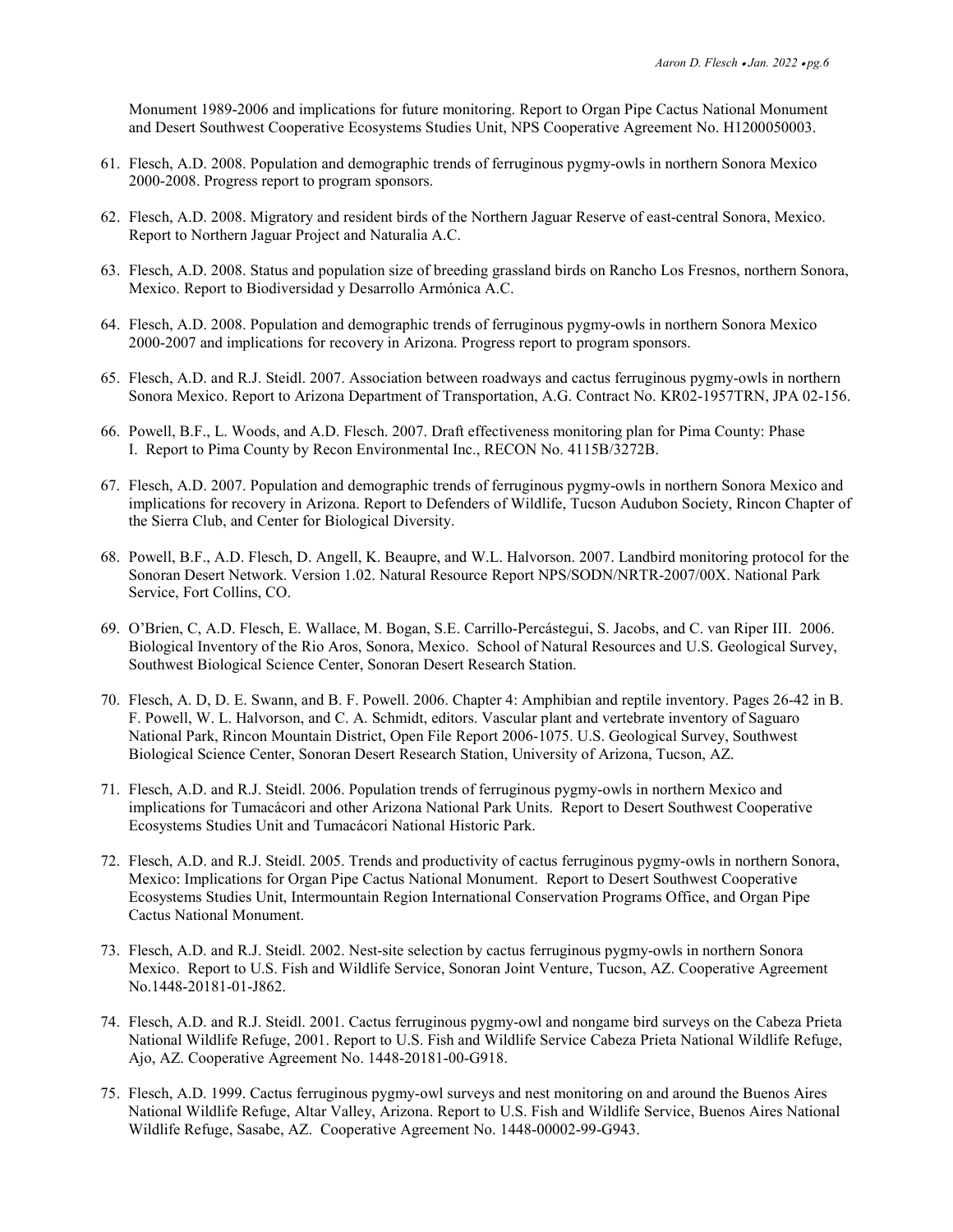- 76. Flesch, A.D. 1999. Grassland bird community monitoring on the Buenos Aires National Wildlife Refuge 1998. Report to U.S. Fish and Wildlife Service, Buenos Aires National Wildlife Refuge, Sasabe, AZ.
- 77. Flesch, A.D. 1998. Avian community monitoring along Arivaca Creek, Buenos Aires National Wildlife Refuge, 1998. Report to U.S. Fish and Wildlife Service, Buenos Aires National Wildlife Refuge, Sasabe, AZ. Reference No. R2-8-0854, Order No. 201818M147.
- 78. Flesch, A.D. 1998. Cactus ferruginous pygmy-owl surveys on the San Bernardino National Wildlife Refuge 1998. Report to U.S. Fish and Wildlife Service, San Bernardino National Wildlife Refuge, Douglas, AZ.
- 79. Flesch, A.D. 1997. Distribution and abundance of grassland birds on the Buenos Aires National Wildlife Refuge: A monitoring program. Report to U.S. Fish and Wildlife Service, Buenos Aires National Wildlife Refuge, Sasabe, AZ.

### **TEACHING EXPERIENCE**

#### **Classes Taught:**

- Ornithology Lab Biology 470. Two sections; Spring 2009, 2011, & 2013, University of Montana.
- Ecology Lab Biology 341. Fall 2009 & 2010, University of Montana.
- Rocky Mountain Flora Lab Biology 350. Fall 2008, University of Montana.

#### **Invited Lectures and Seminars:**

- Flesch, A.D. 2019. Potential effects of U.S.-Mexico border development on wildlife: A framework and case study. Lecture for staff and docents of the Arizona-Sonora Desert Museum, Tucson, AZ.
- Flesch, A.D. 2018. Environments and bird communities of southern Sonora, Mexico. Guest Lecture for University of Arizona summer natural history course. The Desert Laboratory Tumamoc Hill, Tucson, AZ
- Flesch, A.D. 2018. Cavity-nesting bird research in Reserva Monte Mojino: Methods and design. Instructional lecture for Nature and Culture International staff and collaborators, Alamos, Mexico (in Spanish).
- Flesch, A.D. 2017. Influence of U.S.-Mexico border development on wildlife: A framework and case study. Guest Lecture for University of Arizona graduate class: Natural and Human Impacts on Aridlands, Tucson, AZ.
- Flesch, A.D. 2017. Potential effects of U.S.-Mexico border development on wildlife. Invited lecture for Sierra Club - Grand Canyon Chapter, The Historic Y, Tucson, AZ.
- Flesch, A.D. and S.L. Jacobs. 2016. Ecology, bird communities, and river adventures on the Northern Jaguar Reserve, Sonora, Mexico. REI Lecture Series, Tucson, AZ.
- Flesch, A.D. 2016. Population dynamics and effects of climatic variation on lizards over 25 years in a Sonoran Desert transition zone. Guest Lecture for Prescott College undergraduate class: Wildlife Management, Brown Canyon Environmental Education Center.
- Flesch, A.D. 2016. Ecology and habitat of small owls on Tumamoc Hill and beyond. Science Café, The Desert Laboratory Tumamoc Hill, University of Arizona, Tucson, AZ.
- Flesch, A.D. 2015. Applications of the Madrean Archipelago Biodiversity Assessment database. Invited Lecture for the Friends of the Madrean Archipelago, The Desert Laboratory, Tucson, AZ.
- Flesch, A.D., P.C. Rosen, and P. Holm. 2015. Population and community dynamics of lizards over 25 years in a Sonoran Desert transition zone. Science Café, The Desert Laboratory Tumamoc Hill, University of Arizona, Tucson, AZ.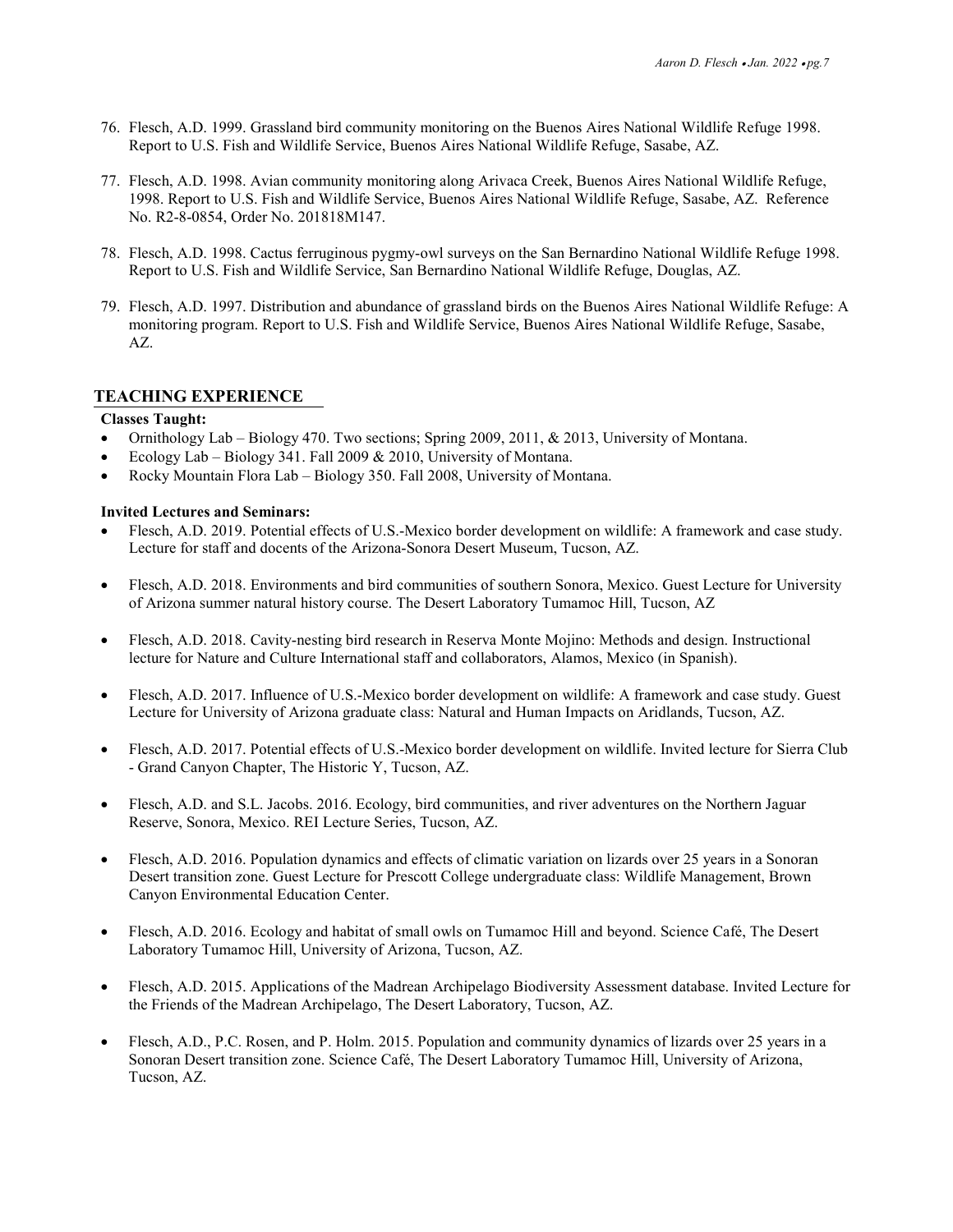- Flesch, A.D. 2015. Madrean Archipelago Biodiversity Assessment Database: Potential applications and recent accomplishments. Presentation to researchers, NGOs, and public agencies, The Desert Laboratory -Tumamoc Hill, University of Arizona, Tucson, AZ.
- Flesch, A.D. 2013. Ecology and conservation of Ferruginous Pygmy-Owls in the Sonoran Desert. Presentaion to Five Valleys Audubon Society, University of Montana, Missoula, MT.
- Flesch, A.D. 2013. Local vs. landscape drivers of animal distribution patterns. Organismal Biology and Ecology Program Seminar Series, Division of Biological Sciences, University of Montana, Missoula, MT.
- Flesch, A.D. 2011. Habitat selection and the theory of animal distribution. Guest lecturer for Wildlife Habitat Modeling, Wildlife Biology Program, University of Montana, Missoula, MT.
- Flesch, A.D. 2011. Spatial, temporal, and density-dependent drivers of habitat quality. Organismal Biology and Ecology Program Seminar Series, Division of Biological Sciences, University of Montana, Missoula, MT.
- Flesch, A.D. 2010. Local vs. landscape drivers of animal distribution patterns. Organismal Biology and Ecology Program Seminar Series, Division of Biological Sciences, University of Montana, Missoula, MT.
- Flesch, A.D. 2010. Population and community dynamics of lizards and rodents in Organ Pipe Cactus National Monument 1989-2006 and implications for monitoring. U.S. National Park Service and U.S. Geological Survey, Tucson, AZ.
- Flesch, A.D. 2010. Status, natural history, and recovery of ferruginous pygmy-owls in the Sonoran Desert*.* Living with Nature Lecture Series, Tucson Audubon Society, Tucson, AZ.
- Flesch, A.D. 2010. Distance sampling: concept and application. Guest lecturer and computer lab in Field Techniques for Avian Biology, Division of Biological Sciences, University of Montana, Missoula, MT.
- Flesch, A.D. 2008. Linking monitoring and management: concept and application for wildlife*.* Guest lecturer in undergraduate class: Wildlife Management, Prescott College, Prescott, AZ.
- Flesch, A.D. 2008. Physiography, vegetation, and avifauna of Sonora, Mexico*.* Guest lecturer in Human Dimensions of Natural Resource Conservation, School of Natural Resources, University of Arizona, Tucson, AZ.
- Flesch, A.D. 2007. Concept and application for monitoring and managing landbirds in the San Pedro River Valley of Sonora Mexico. Presentation to Biodiversidad y Desarrollo Armónica and Comisión Nacional de Áreas Naturales Protegidas, Rancho Los Fresnos, Sonora, Mexico.
- Flesch, A.D. 2007. Identification and habitat of birds in the San Pedro River Valley in Sonora Mexico. Presentation to Biodiversidad y Desarrollo Armónica and Comisión Nacional de Áreas Naturales Protegidas, Rancho Los Fresnos, Sonora, Mexico. (in Spanish).
- Flesch, A.D., and B.F. Powell. 2006*.* Potential monitoring parameters for the Pima County Ecological Monitoring Program: Assumptions and survey design. Presentation to vertebrate experts assembled by Pima County, Tucson, AZ.
- Flesch, A.D., and B.F. Powell. 2006. Adaptive management: concept and application. Presentation to natural resource managers assembled by Pima County, Tucson, AZ.
- Flesch, A.D. 2006. Patterns and consequences of nest-site selection by ferruginous pygmy-owls and application to management using nest boxes. Presentation to USFWS Ecological Services Field Office, Buenos Aires National Wildlife Refuge, and Arizona Game and Fish Department, Sasabe, AZ.
- Flesch, A.D., C. O'Brien, and J.E. Wallace. 2006. A river unknown: flora and fauna of the Rio Aros Valley*.* Presentation to the Arizona Native Plant Society, Tucson, AZ.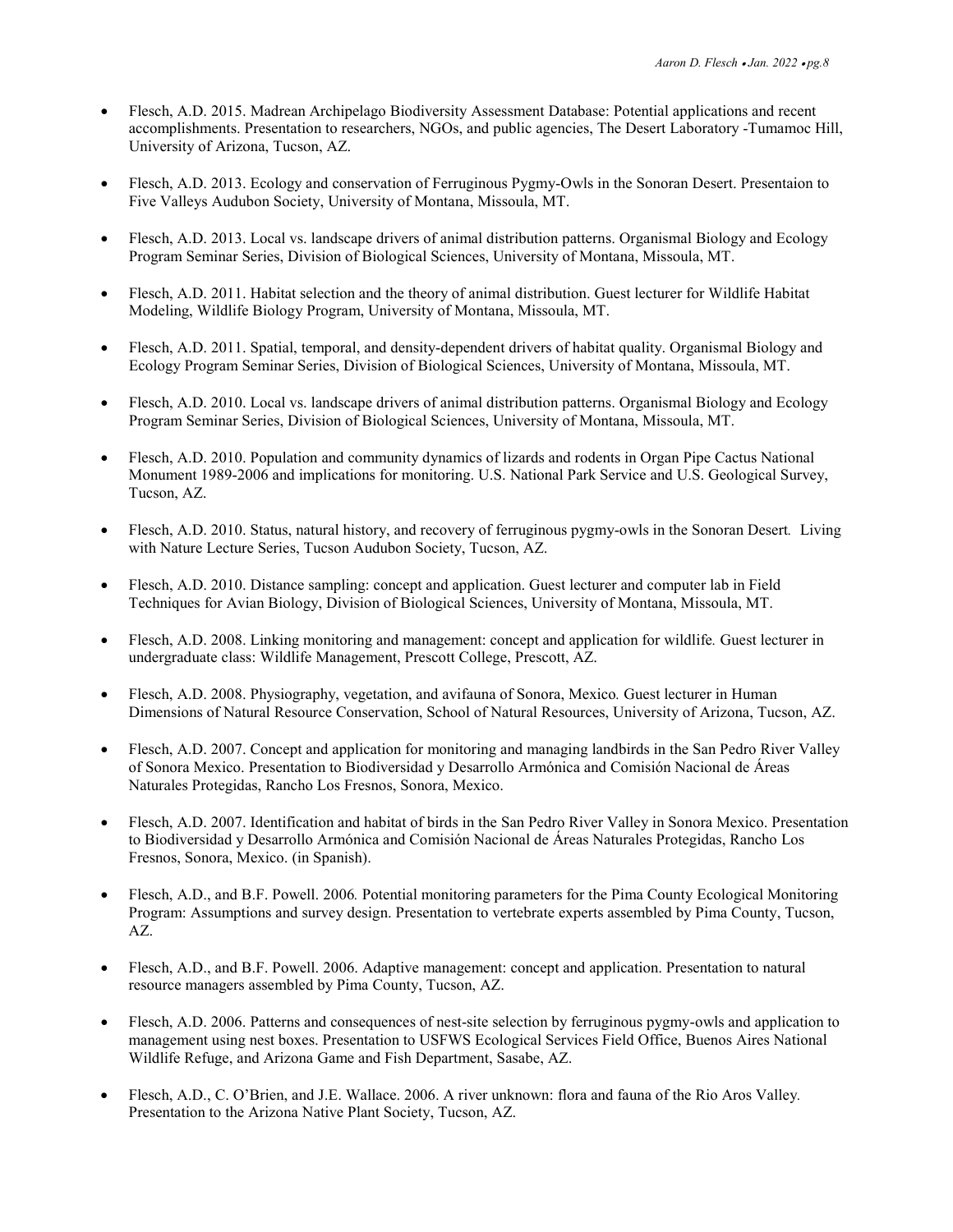• Flesch, A.D. 2003. Distribution, habitat, and management of cactus ferruginous pygmy-owls in the Altar Valley and beyond. Presentation to Altar Valley Conservation Alliance and USFWS, Robles Junction, AZ.

# **CONFERENCE PAPERS \**

- Haire, S.L., M.L. Villarreal, C. Cortés Montaño, A.D. Flesch, M. Socorro Gonzalez-Elizondo, J.R. Romo León, J. Iniguez, and J, Sanderlin. 2020. Pine species distributions on Sky Islands of the binational Madrean Ecoregion, International Association for Landscape Ecology Annual Meeting.
- Haire, S.L., M.L. Villarreal, C. Cortés Montaño, A.D. Flesch, M. Socorro Gonzalez-Elizondo, J.R. Romo León, J. Iniguez, and J, Sanderlin. 2019. Pine species distributions and adaptations to fire regimes in the Madrean Sky Islands of the US and Mexico. International Fire Ecology and Management Congress Annual Meeting, Tucson, AZ.
- Flesch, A.D., J. Gicklhorn, B. Powell, and I. Murray. 2019. Utilizing distance sampling to monitor and estimate population density of a cryptic species. Colorado River Terrestrial and Riparian Meeting, Laughlin, NV.
- Haire, S.L., M.L. Villarreal, C. Cortés Montaño, A.D. Flesch, M. Socorro Gonzalez-Elizondo, J. Iniguez, J.R. Romo León, and J, Sanderlin. 2019. How does spatial heterogeneity in recent burned areas function to facilitate persistence and migration of Pinus spp. in the Madrean Sky Islands? Ecological Society of America Annual Meeting, Louisville, KY.
- Flesch, A.D. 2018. Interactive effects of climate, landcover, and habitat quality on ferruginous pygmy-owl populations in the U.S and Mexico. American Ornithological Society Annual Meeting, Tucson, AZ. (invited).
- Flesch, A.D. 2018. Patterns and drivers of long-term changes in breeding bird communities in the Madrean Sky Islands and Sierra Madre, Mexico. Biodiversity and Management of the Madrean Archipelago IV Tucson, AZ.
- Gicklhorn, J., Flesch, A.D., B. Powell, and I. Murray. 2018. Efficacy of distance sampling to estimate and monitor populations of the endangered Pima pineapple cactus. Biodiversity and Management of the Madrean Archipelago IV Tucson, AZ.
- Flesch, A.D., and J. Boone. 2018*.* Factors influencing detection probability of Elf Owls and implications for survey design. Colorado River Terrestrial and Riparian Meeting, Laughlin, NV.
- Boone, J., Flesch, A.D., and D. Vander Pluym. 2017*.* Distribution and habitat of Elf Owls in riparian environments in Arizona. Arizona Field Ornithologists, Annual Meeting, Cottonwood, AZ.
- Boone, J., Flesch, A.D., and D. Vander Pluym. 2017*.* Distribution and habitat of Elf Owls in lowland riparian and adjacent upland environments of southern and western Arizona. Colorado River Terrestrial and Riparian Meeting, Laughlin, NV.
- Flesch, A.D., P.C. Rosen, and P. Holm. 2016*.* Impacts of climatic variation on population dynamics of lizards over 25 years in a Sonoran Desert transition zone. Tri-national Sonoran Desert Symposium, Ajo, AZ.
- Flesch, A.D., R.L. Hutto, L. Misztal, and C. González Sánchez. 2012. Patterns and drivers of bird species distribution in the Madrean Sky Islands of Sonora, Mexico. Biodiversity and management of the Madrean Archipelago III. Tucson, AZ.
- Warshall, P., and A.D. Flesch. 2012. Lessons learned concerning management and conservation of birds on the Northern Jaguar Reserve. Biodiversity and management of the Madrean Archipelago III. Tucson, AZ.
- Ferguson, G.M., T.R. Van Devender, and A.D. Flesch. 2012. Biogeography and diversity of pines in the Madrean Archipelago. Biodiversity and management of the Madrean Archipelago III. Tucson, AZ.
- Van Devender, T.R., S. Avila Villegas, M. Emerson, D. Turner, A.D. Flesch, N.S. Deyo. 2012. Biodiversity in the Madrean Archipelago of Sonora, Mexico. Biodiversity and management of the Madrean Archipelago III. Tucson, AZ. (invited plenary)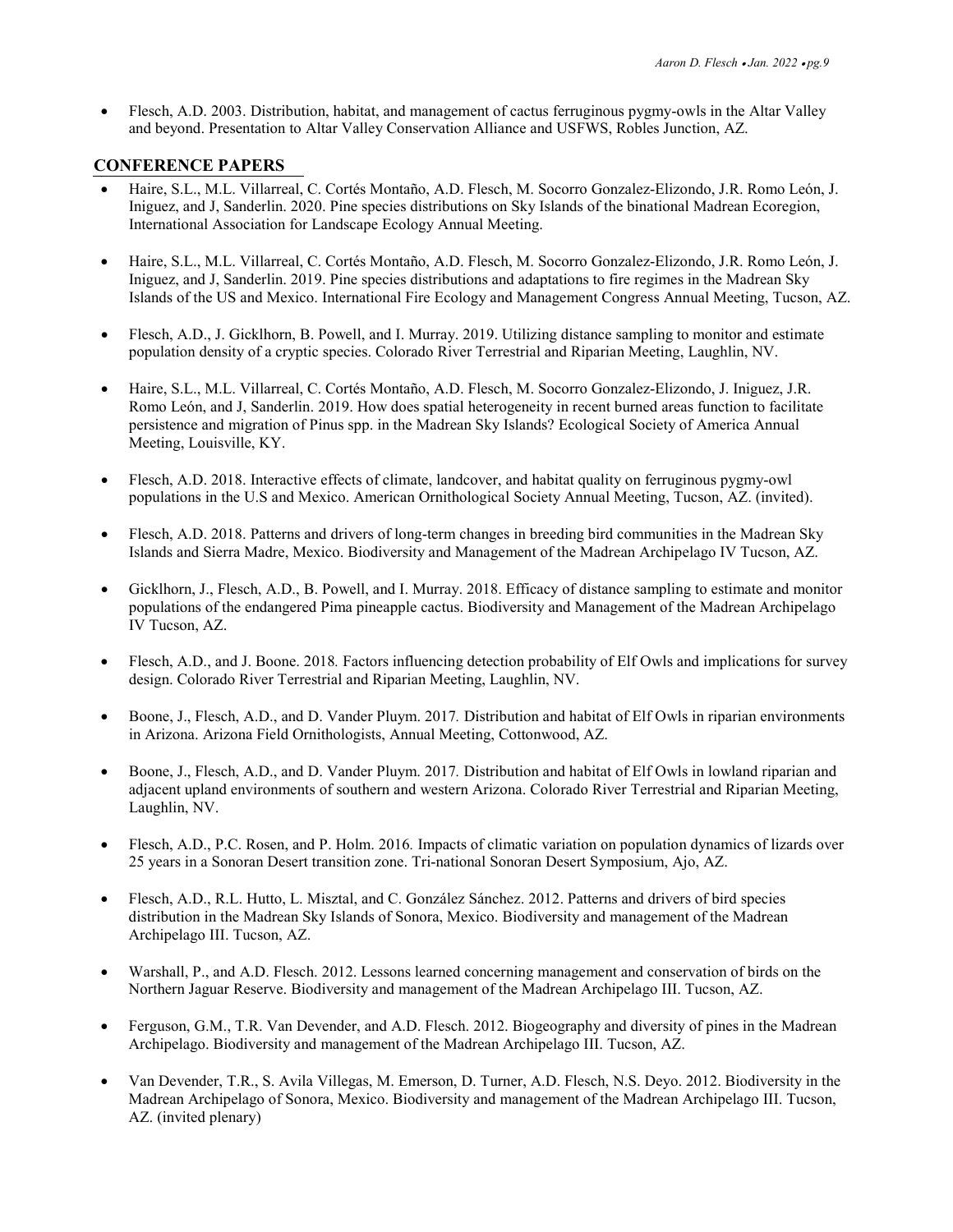- Langner, H., E. Greene, and A.D. Flesch. 2011. Mercury and selenium in a mining-affected watershed of the Rocky Mountain northwest. American Geophysical Union annual conference, San Francisco, CA. (poster)
- Flesch, A.D., and M. Clark. 2009. Potential effects of the U.S-Mexico border fence on ferruginous pygmy-owls and implications for other species. Carnivores 2009: Carnivore conservation in a changing world, Defenders of Wildlife national conference, Denver, CO. (invited)
- Hinojosa-Huerta, O., J.F. Villaseñor-Gómez, D. Krueper, E. Gómez-Limón, and A.D. Flesch. 2008. The birds of Sonora, Mexico: a review and update. Western Field Ornithologists annual meeting, San Mateo, CA.
- Flesch, A.D., and R.J. Steidl. 2007. Population and demographic trends of ferruginous pygmy-owls in northern Mexico and implications for recovery in Arizona*.* The Wildlife Society annual meeting, Tucson, AZ.
- Flesch, A.D. 2006. Distribution and abundance of birds of conservation interest in the borderlands of Sonora Mexico. Fourth North American Ornithological Conference, Borderlands Symposium, Veracruz, Mexico.
- Flesch, A.D., and R.J. Steidl. 2005. Nest selection by cactus ferruginous pygmy-owls in Sonora, Mexico and implications for management and recovery. Arizona-New Mexico Chapter of The Wildlife Society annual meeting, Gallup, NM.
- Flesch, A.D., and L.E. Hahn. 2004. Distribution of birds and plants and the western and southern edges of the Madrean Sky Island region in Sonora, Mexico*.* Biodiversity and management of the Madrean Archipelago II, Tucson, AZ.
- Flesch, A.D., and R.J. Steidl. 2002. Distribution, abundance, and habitat of cactus ferruginous pygmy-owls in Sonora, Mexico. The Wildlife Society annual meeting, Bismarck, ND.
- Flesch, A.D., R.J. Steidl, E. Lopez Saavedra, and G. Valencia Ortega. 2002. Distribution and relative abundance of cactus ferruginous pygmy-owls in Sonora, Mexico. Arizona-New Mexico Chapter of The Wildlife Society annual meeting, Safford, AZ. (best student paper).

## **GRANTS & AWARDS**

- Distributional ecology of medium and large mammals on the Tohono O'odham Nation and implications for management and conservation: A collaborative training proposal. 2022-2023. Submitted for FY'21 Tribal Wildlife Grants Program, \$200,000 (with Tohono O'odham Nation and Tohono O'odham Community College).
- Assessing vulnerability of vegetation and wildlife communities to post-fire transformations to guide management of southwestern forests and woodlands. 2022-2023. Invited by and submitted to Southwest Climate Adaptation Science Center for FY'22, \$292,267 (with USGS, USFS- RMRS, University of Sonora, and S. Haire).
- Fire impacts on Madrean habitats and bird communities and implications for park management: A binational research and sister-park training proposal, 2021-2022. U.S. National Park Service, \$72,958. (Approved; with CONANP, USFS- RMRS, USGS, University of Sonora, and S. Haire).
- Reptile and amphibian effectiveness and translocation monitoring, 2020-2021. Pima County Regional Flood Control District, \$24,495 (with P.C. Rosen)
- Data synthesis and analysis for reptile and amphibian effectiveness and translocation monitoring, 2020. Pima County Regional Flood Control District, Harris Environmental Group, and P.C. Rosen \$19,000.
- Binational avian monitoring, research, and capacity building in the Pinacate and Organ Pipe Cactus National Monument Biosphere Reserves, 2020-2021. U.S. National Park Service, \$52,426 (with M. Grageda Garcia, Organ Pipe Cactus National Monument, CONANP, CEDO).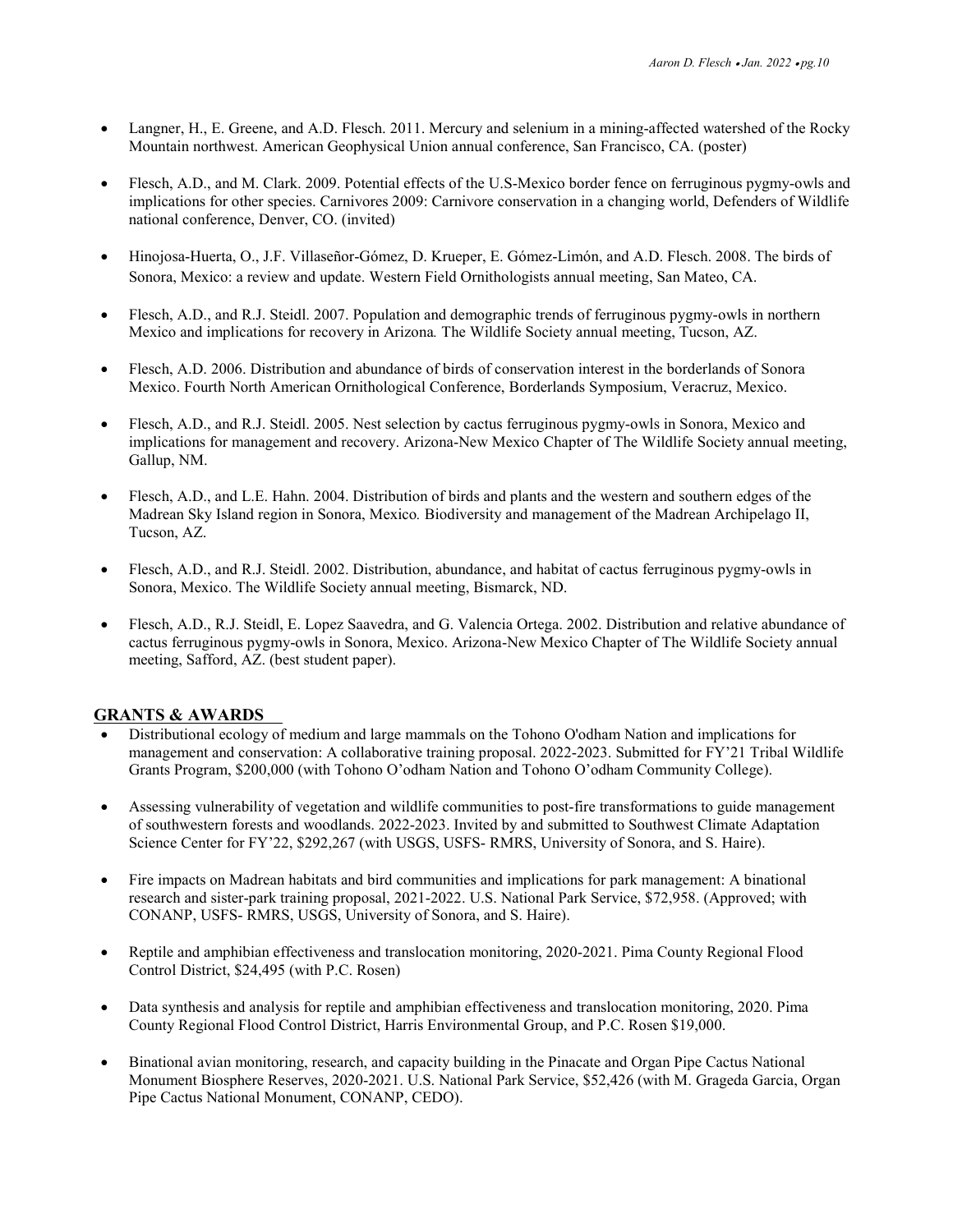- Cactus ferruginous pygmy-owl monitoring and habitat on Pima County conservation lands, 2020-2021. Pima County Office of Sustainability and Conservation, \$27,022.
- Population status and trends of ferruginous pygmy-owls in the Sonora Desert: A 20+ year perspective, 2020-2021. Tucson Audubon Society, Defenders of Wildlife, and Center for Biological Diversity \$11,000.
- Riparian bird community and habitat monitoring on the Madison and Missouri rivers, Montana, 2019-2020. University of Montana Bird Ecology Lab \$6,000.
- Synthesis and analysis of binational avian and vegetation field data sets for the Madrean Sky Islands of Mexico and the US, 2019-2021. U.S. Geological Survey, \$30,000 (with USFS Rocky Mountain Research Station).
- Co-occurrence and habitat selection of breeding birds in landscapes occupied by the Pinyon Jay in Nevada, 2019. Great Basin Bird Observatory and Bureau of Land Management, \$6000.
- Winter ecology of Gray Catbirds in northeast Mexico 2019. University of Montana Bird Ecology Lab and MPG Ranch, \$3700.
- Distributional ecology of wild felids in a Neotropical-Nearctic transition zone in northwest Mexico and implications conservation and management, 2019. CAZMEX, CONACYT, \$51,813. (with C. López González).
- Status, distribution, habitat, and stressors of the Sonoran talus-snail, 2018-2021. Arizona Game and Fish Department, Heritage Fund Grant Program, \$56,305 (with H.W. Herrmann and Pima County).
- A Living laboratory: Forging connections between UA students and Tumamoc Hill to monitor the pulse of the desert, 2018-2019. The University of Arizona Green Fund, \$23,625.
- Riparian bird community and habitat monitoring on the Madison and Missouri rivers, Montana, 2017-2018. University of Montana Bird Ecology Lab, \$9,500.
- Aros/Yaqui rivers habitat conservation Phase V, 2017-2019. U.S. Fish and Wildlife Service, Division of Bird Habitat Conservation, \$99,950 (with Northern Jaguar Project).
- Abundance and habitat of vulnerable cavity-nesting birds in Reserva Monte Mojino in southeastern Sonora, Mexico, 2017-2018. U.S. Fish and Wildlife Service, Sonoran Joint Venture, \$12,655 (with Nature and Culture International).
- Cactus ferruginous pygmy-owl monitoring and habitat on Pima County conservation lands, 2016-2018. Pima County Office of Sustainability and Conservation, \$26,852
- Restoration of priority habitats for Neotropical migratory birds in the Madrean Sky Islands of northwest Mexico II, 2016-2018. U.S. Fish and Wildlife Service, Division of Bird Habitat Conservation, \$169,131 (with Borderlands Restoration).
- Elf owl home range, habitat use, and detectability study, 2016-2018, supplemental. U.S. Bureau of Reclamation Lower Colorado River Multi-species Conservation Program, \$107,749 (with Great Basin Bird Observatory).
- Ecology and monitoring of ferruginous pygmy-owls in northern Sonora, 2016. BBC British Broadcasting Corporation, \$6,400 (with S. Jacobs and R. Villa).
- Review of statistical procedures for ecological monitoring program, 2015-2018. U.S. National Park Service, Organ Pipe Cactus National Monument, \$20,000.
- Application of distance sampling for Pima Pineapple Cactus population enumeration and monitoring, 2015-2017. ESA Section 6 Research for Threatened and Endangered AZ Plants, \$17,009 (with Pima County).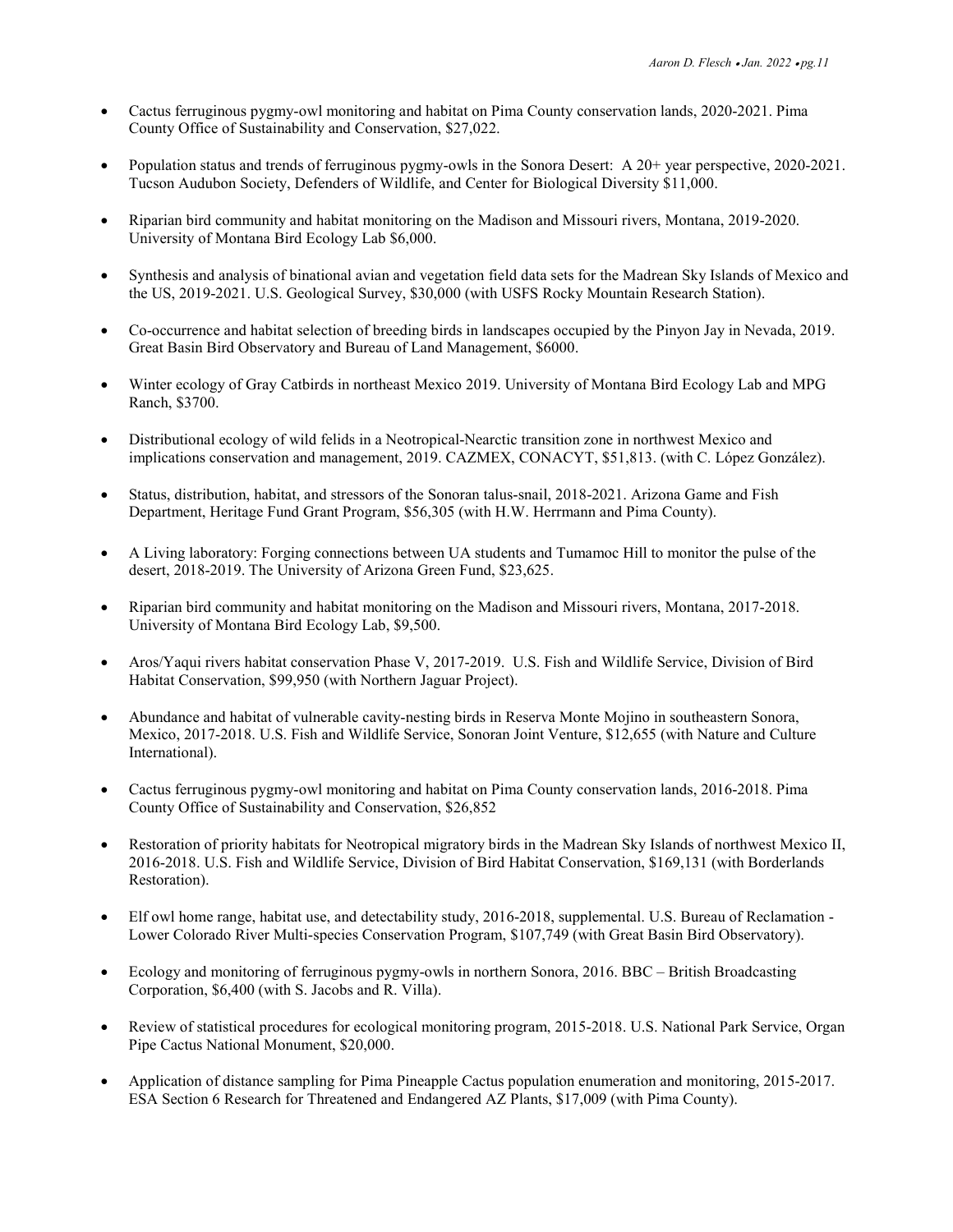- Riparian bird community and habitat monitoring on the Madison and Missouri rivers, Montana, 2015-2016. Northwest Energy, Bureau of Land Management, and University of Montana, \$78,161 (with A. Noson).
- Population trends, extinction risk, and conservation guidelines for ferruginous pygmy-owls in the Sonoran Desert, 2015-2017. U.S. Geological Survey and U.S. Fish and Wildlife Service - Science Support Partnership Program, \$24,981 (with P. Nagler and S. Richardson).
- Elf owl home range, habitat use, and detectability study, 2014-2018. U.S. Bureau of Reclamation Lower Colorado River Multi-species Conservation Program, \$601,551 (with Great Basin Bird Observatory).
- Extinction risk and conservation guidelines for endangered pygmy-owls in the Sonoran Desert, 2014-2015. Shared Earth Foundation, \$6,902.
- Plant species response to climate change in the Sonoran Desert, 2014-2015. U.S. National Park Service, Organ Pipe Cactus National Monument, \$60,000 (with P. Rosen and E. Larios).
- Analysis of ecological monitoring data from Sonoran Desert Parks, 2013-2015. U.S. National Park Service Intermountain Region, Mexican-American Border Conservation Office, \$65,000 (with P. Rosen).
- Ecology of small desert owls in the Sonoran Desert, 2013. NHK Japan Public Broadcasting Corporation, \$13,771 (with S. Jacobs).
- Population trends of ferruginous pygmy-owls in northern Sonora, Mexico 2013. Defenders of Wildlife, \$650.
- Distribution, abundance, and habitat of Madrean breeding birds in the northern Sierra Madre Occidental and adjacent Sky Islands, 2012-2013. U.S. Fish and Wildlife Service, Southwest Region Migratory Bird Office and Sonoran Joint Venture, \$31,640.
- Restoration of priority habitats for Neotropical migratory birds in the Madrean Sky Islands region, 2011-2014. U.S. Fish and Wildlife Service, Division of Bird Habitat Conservation, \$189,810 (with R.L. Hutto and Sky Island Alliance).
- Status and seasonal variation in bird distribution and abundance in thornscrub and riparian environments of eastcentral Sonora, 2011-2013. Northern Jaguar Project and U.S. Fish and Wildlife Service, Division of Bird Habitat Conservation, \$18,820.
- Bertha Morton Graduate Fellowship, 2011-2012. University of Montana, Graduate College, \$5,000.
- Besancon Graduate Fellowship for Science, Technology, Engineering, and Mathematics, 2011-2012. University of Montana, Graduate College, \$20,000.
- Clancy Gordon Environmental Scholarship, 2010-2011. University of Montana, Graduate College, \$2,300.
- Migratory and resident birds of the Northern Jaguar Reserve of Sonora Mexico, 2011. Northern Jaguar Project and U.S. Fish and Wildlife Service, Division of Bird Habitat Conservation, \$12,875.
- Habitat quality and status of ferruginous pygmy-owls in northern Sonora Mexico. 2009-2012. Tucson Audubon Society and Defenders of Wildlife, \$13,000.
- Migratory and resident birds of the Northern Jaguar Reserve of Sonora Mexico. 2009-2010. Northern Jaguar Project and U.S. Fish and Wildlife Service, Division of Bird Habitat Conservation, \$14,450.
- Bertha Morton Graduate Scholarship. 2009-2010. University of Montana, Graduate College, \$2,000.
- Status, distribution, and biogeography of birds in the Sky Islands of northern Sonora Mexico. 2009-2012. Sky Island Alliance and Veolia Environment Foundation, \$15,500.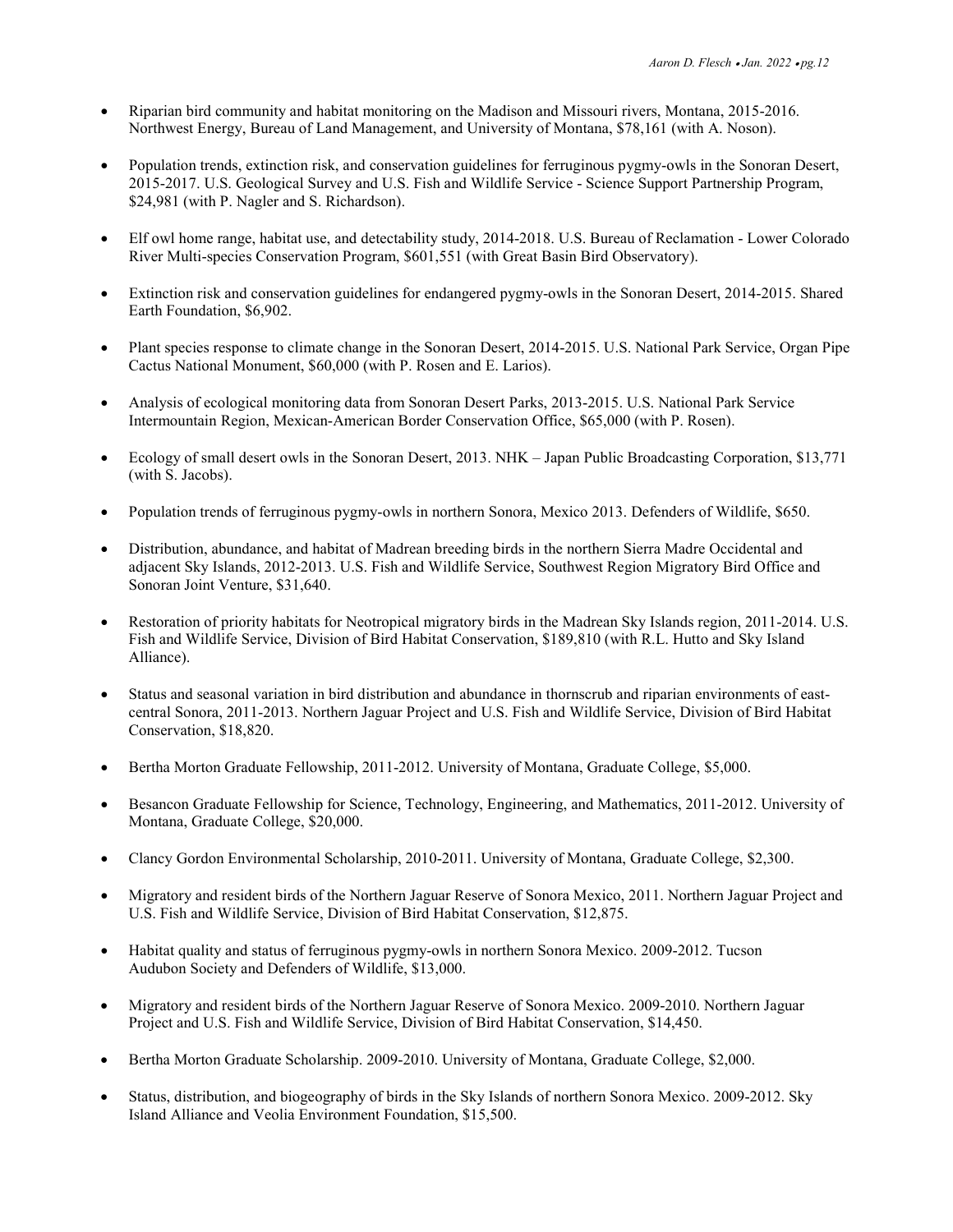- Population trends of ferruginous pygmy-owls in northern Sonora Mexico. 2009. Center for Biological Diversity and Global Owl Project, \$2,000.
- Status, distribution, and biogeography of birds in the Sky Islands of northern Sonora Mexico. 2008-2013. Rocky Mountain and Desert Southwest Cooperative Ecosystem Studies Units and Intermountain Region International Conservation Programs Office, National Park Service, \$102,890 (with R. L. Hutto).
- Population and demographic trends of ferruginous pygmy-owls in northern Sonora, Mexico and implications for Organ Pipe Cactus National Monument. 2008-2009. Desert Southwest Cooperative Ecosystem Studies Unit and Organ Pipe Cactus National Monument, National Park Service, \$20,000.
- Migratory and resident birds of the Northern Jaguar Reserve of Sonora Mexico. 2008. Northern Jaguar Project and U.S. Fish and Wildlife Service, Division of Bird Habitat Conservation, \$11,200.
- Population trends of ferruginous pygmy-owls in northern Sonora Mexico. 2008. Global Owl Project, Arizona Zoological Society, and Rincon Chapter of the Sierra Club, \$5,250.
- Implementation of bird monitoring for the Sonoran Desert Network of National Parks. 2008. National Park Service Inventory and Monitoring Program - Sonoran Desert Network, \$34,566.
- Population trends of rodents and lizards at Organ Pipe Cactus NM 1989-2006 and implications for future efforts. 2008. National Park Service Inventory and Monitoring Program - Sonoran Desert Network and Organ Pipe Cactus National Monument, \$11,600.
- Analysis of monitoring data for rodents and lizards at Organ Pipe National Monument and implications for future efforts. 2007. Desert Southwest Cooperative Ecosystem Studies Unit, National Park Service, \$14,800 (with B.F. Powell and R.J. Steidl).
- Implications of transboundary development on movements and conservation of wildlife in the United States-Mexico borderlands. 2007. Defenders of Wildlife, \$4,000.
- Status and population size of breeding grassland birds on Rancho Los Fresnos in the Upper San Pedro River Valley. 2007. Biodiversidad y Desarrollo Armónica, \$2,275.
- Migratory and resident birds of the Northern Jaguar Reserve of Sonora Mexico. 2007. Northern Jaguar Project and U.S. Fish and Wildlife Service, Division of Bird Habitat Conservation, \$4,385.
- Workshop on monitoring and identification of birds in the San Pedro River Valley and Rancho Los Fresnos in Sonora Mexico. 2007. Biodiversidad y Desarrollo Armónica, \$500.
- Population and demographic trends of ferruginous pygmy-owls in northern Sonora Mexico and implications for recovery in Arizona. 2006. Defenders of Wildlife. T&E, Inc., and Center for Biological Diversity, \$8,500.
- Distribution and abundance of birds of conservation interest and identification of important bird areas in Sonora Mexico. 2006-2008. U. S. Fish and Wildlife Service - Sonoran Joint Venture and T&E, Inc., \$9,250.
- Population and demographic trends of ferruginous pygmy-owls in northern Sonora Mexico and implications for recovery in Arizona. 2006. Defenders of Wildlife, Tucson Audubon Society, Rincon Chapter of the Sierra Club, and Center for Biological Diversity, \$10,000.
- Population trends of ferruginous pygmy-owls in northern Mexico and implications for management in Tumacácori National Historical Park and other Arizona National Park Units. 2005. Desert Southwest Cooperative Ecosystem Studies Unit, National Park Service, \$7,250 (with R.J. Steidl).
- Population and productivity trends of cactus ferruginous pygmy-owls in northern Sonora Mexico. 2005. T&E, Inc., \$2,500 (with R.J. Steidl).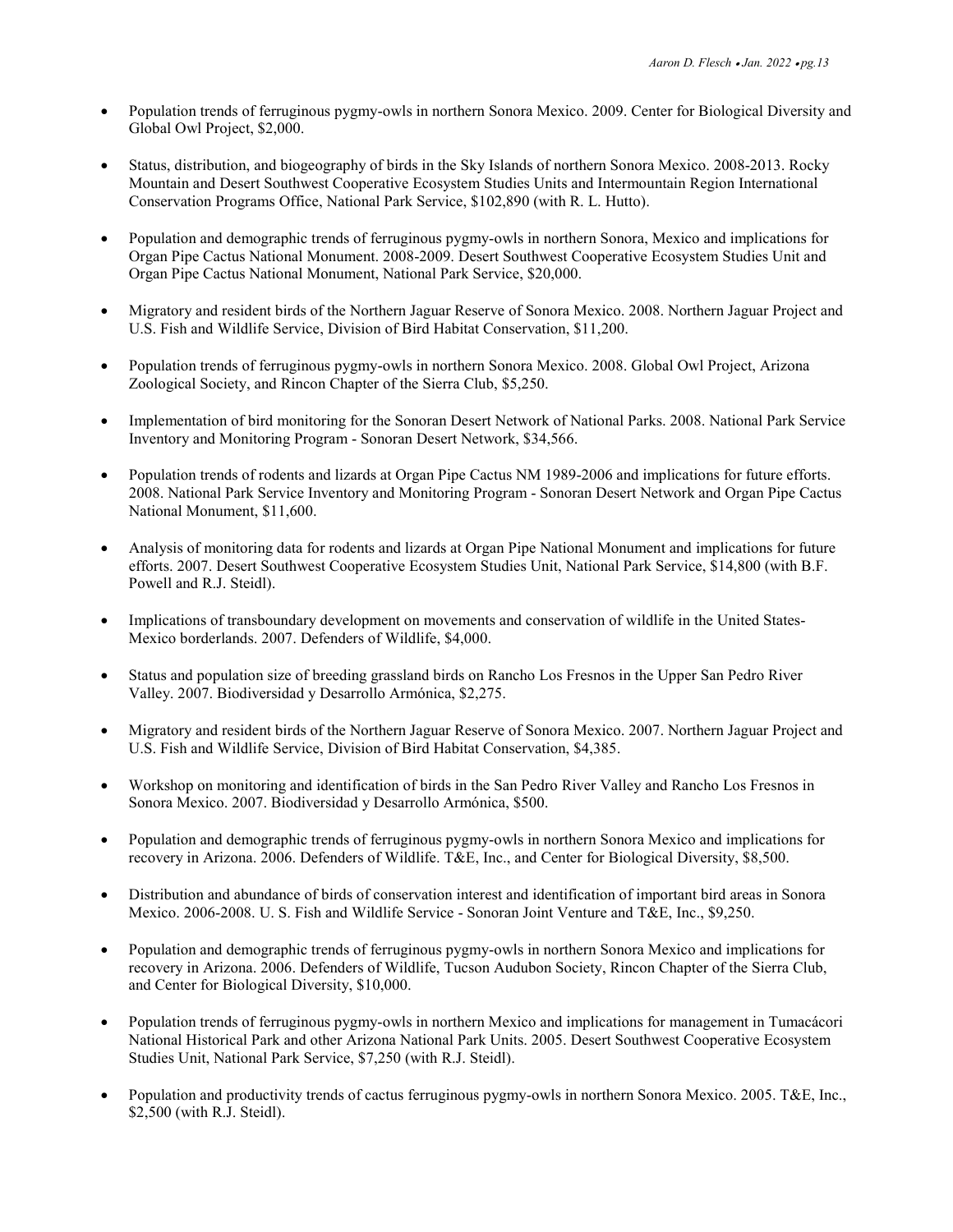- Trends and productivity of cactus ferruginous pygmy-owls in northern Sonora, Mexico: implications for Organ Pipe Cactus National Monument. 2004. Desert Southwest Cooperative Ecosystem Studies Unit and Intermountain Region International Conservation Programs Office, National Park Service, \$10,000 (with R.J. Steidl).
- Population trends of cactus ferruginous pygmy-owls in northern Sonora Mexico and implications for recovery in Arizona. 2004. T&E, Inc., \$2,500 (with R.J. Steidl).
- Association between roadways and cactus ferruginous pygmy-owls in northern Sonora, Mexico. 2002-2005. Arizona Department of Transportation, \$279,271 (with R.J. Steidl).
- Nesting habitat of cactus ferruginous pygmy-owls in the Sonoran Desert. 2001. U.S. Fish and Wildlife Service, Sonoran Joint Venture, \$7,500 (with R.J. Steidl).
- Nesting habitat and surveys for cactus ferruginous pygmy-owls in the Sonoran Desert. 2001. U.S. Fish and Wildlife Service, \$8,000 (with R.J. Steidl).
- Survey of breeding and migratory birds on Cabeza Prieta National Wildlife Refuge. 2000. U.S. Fish and Wildlife Service, \$8,000 (with R.J. Steidl).
- Distribution, relative abundance, and habitat of cactus ferruginous pygmy-owls in Sonora, Mexico. 2000. U.S. Fish and Wildlife Service, \$141,302.
- Grassland bird monitoring on the Buenos Aires National Wildlife Refuge. 1999. U.S. Fish and Wildlife Service, Buenos Aires NWR, \$1,885.
- Gray hawk surveys and nest monitoring and yellow-billed cuckoo surveys in the Altar Valley. 1999. U.S. Fish and Wildlife Service, Buenos Aires NWR, \$2,960.
- Surveys, nest searching and monitoring, and habitat use of cactus ferruginous pygmy-owls in the Altar Valley. 1999. U.S. Fish and Wildlife Service, Region II and Buenos Aires NWR, \$25,114.
- Cactus ferruginous pygmy-owl surveys on the San Bernardino National Wildlife Refuge. 1998. U.S. Fish and Wildlife Service, San Bernardino NWR, \$500.
- Arivaca Creek and Arivaca Cienega avian monitoring program for the Buenos Aires National Wildlife Refuge. 1998. U.S. Fish and Wildlife Service, Buenos Aires NWR, \$3,945.
- Grassland bird monitoring on the Buenos Aires National Wildlife Refuge. 1998. U.S. Fish and Wildlife Service, Buenos Aires NWR, \$2,870.
- Distribution and abundance of grassland birds on the Buenos Aires National Wildlife Refuge: A monitoring program. 1997. U.S. Fish and Wildlife Service, Buenos Aires NWR, \$2,267.
- Vegetation communities of the Theodore Roosevelt Memorial Bird Sanctuary: a quantitative description. 1996. National Audubon Society, \$976.
- Marlin Perkins Scholarship. 1995. Mutual of Omaha Wildlife Heritage Center, \$1,000.

#### **SERVICE (sample)**

• Reviewer for: *Global Change Biology, Ecology, Conservation Biology, Journal of Animal Ecology, Scientific Reports, Biological Conservation, Oecologia, Ecosphere, Plant Ecology, Biological Journal of the Linnean Society, Ecology and Evolution, Basic and Applied Ecology, PLoS ONE, Journal of Mammalogy, Environmental Management, Journal of Wildlife Management, Journal of Field Ornithology, Journal of Herpetology, Range Ecology and Management, Journal of Raptor Research, Wilson Journal of Ornithology, Natural Areas Journal, Southwestern Naturalist, Ornitologia Neotropical, Bird Study, Air, Soil, Water Research, Western Wildlife, Studies on Neotropical Fauna and Environment. See:<https://publons.com/researcher/1365932/aaron-d-flesch>*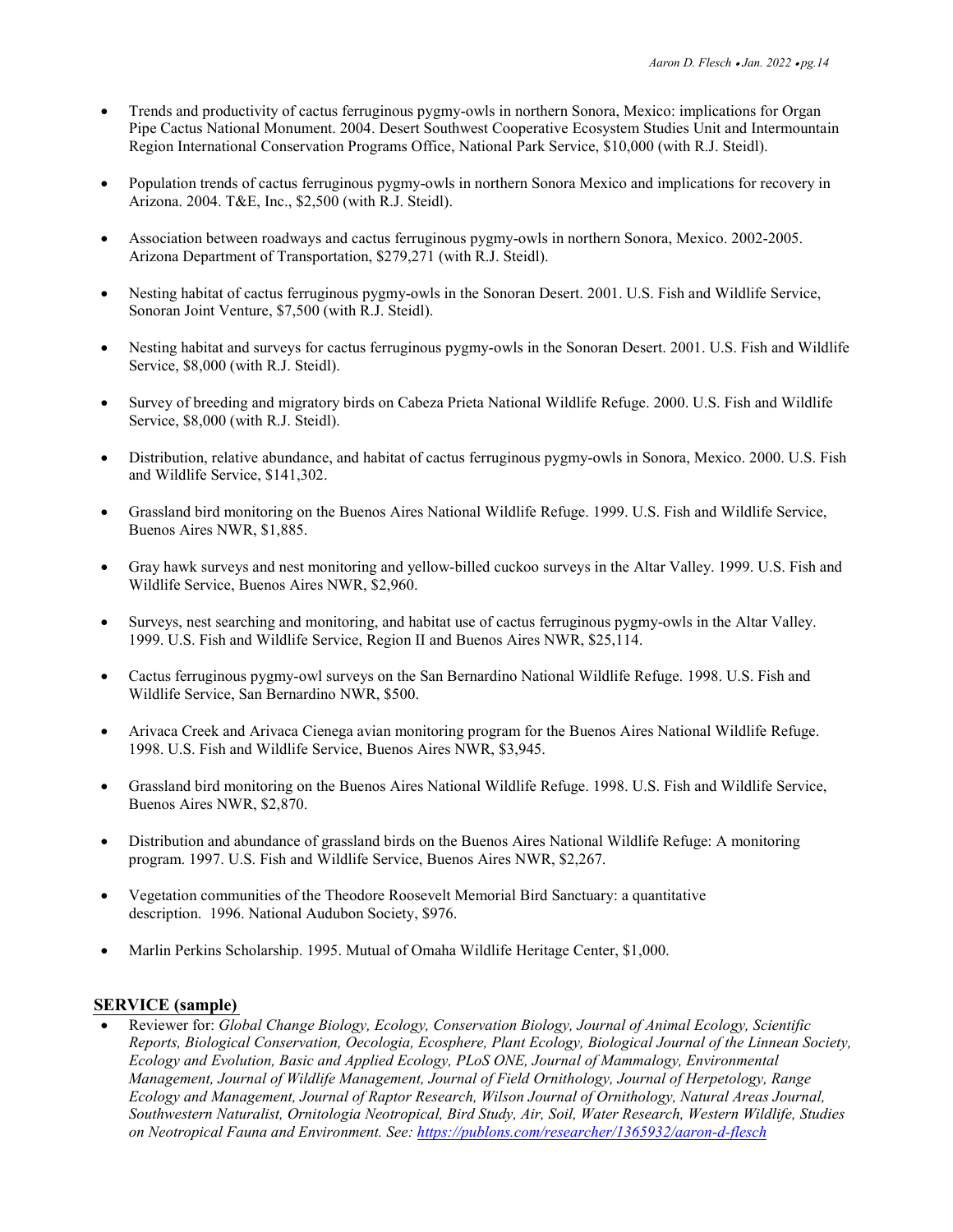- Field trip organizer and leader, International Fire Ecology and Management Congress Annual Meeting, 2019.
- Session Organizer and Moderator Ecological and environmental change, Madrean Conference, 2018.
- Session Organizer and Moderator Incentives for conservation on private lands, Madrean Conference, 2018.
- Board of Directors, and Science Chair 2014-2021. Northern Jaguar Project, Tucson, Arizona.
- Science Advisory Network and Madrean Archipelago Science Team Sky Island Alliance.
- Facilitated five documentaries on Sonoran Desert plants and wildlife with Japan Public Broadcasting Corporation, British Broadcasting Corporation, Plimsoll Productions, Smithsonian Channel.
- Prescott College 2020 Strategic Planning Committee Curricula Subcommittee
- Sonoran Desert Conservation Plan, contributor.
- Comisión Nacional de Áreas Naturales Protegidas, Ajos-Bavispe Reserve, volunteer.
- Interpretive naturalist and field trip leader for Tucson Audubon Society 1997-2001.
- Border Ecological Symposium, invited participant, Wildlands Project and Defenders of Wildlife.

# **MEDIA COVERAGE (sample)**

- **Scientific American**: Some ecological damage from Trump's border wall could be repaired. A. Reese, 2021.
- **Voice of America**: Threats to wildlife persist even as U.S. halts border wall construction. E. Lee, 2021.
- **National Geographic**: Can this tiny owl survive in one of America's fastest-growing states? S. Montanari, 2020.
- **Arizona Illustrated** (Episode 632). Tumamoc Biodiversity, Tony Paniagua, 2020.
- **Wall Street Journal**: The Environmental battle over the Mexican border wall. Tim Puko, Feb. 2020.
- **New York Times**: Why a border wall could mean trouble for wildlife. John Schwartz, January, 2019.
- **Audubon Magazine**: Why the border wall is a problem for birds, despite their wings. Amelia Urry, April 2019.
- **Owling**: Enter the world of the mysterious birds of the night. Mark Wilson 2019 (featured in children's book).
- **The Washington Post**: Thousands of scientists object to Trump's border wall. Kate Furby, July, 2018.
- **Newsweek:** Mexico border wall: Thousands of scientists warn of threat to wildlife. Abbey Interrante, July 2018.
- **Fox News**: US-Mexico border wall will damage wildlife, scientists warn. James Rogers, July 2018
- **Scientific American:** Border wall could disrupt hundreds of species. Christopher Intagliata, July 2018.
- **The Hill:** Thousands of scientists endorse study on border wall's threat to wildlife. J. Thomsen, July 2018
- **High Country News**: The desert divided. Maya Kapoor, March 19, 2018.
- **Zocalo**: Border wall will stop wildlife migration but do little otherwise. Craig Baker, 2018 (Vol. 93:7-9)
- **BioScience**: Border walls and biodiversity. Lesley Evans Ogden 2017 (Vol 67:498)
- **KNAU**: Scientists struggle to study border wall's effects on wildlife. Melissa Sevigny, 2017
- **Scientific American**: Trump's wall may threaten thousands of species. Cally Carswell, 2017
- **Popular Science**: A border wall of solar panels is not good for the environment. Kendra Pierre-Louis, 2017
- **Texas Tribune**: Scientists say Trump's border wall will stop animals but not people. Kiah Collier 2017
- **Agence France-Presse**: Trump wall threatens animals without borders. Yemeli Ortega, 2017
- **Nature**: Trump's border-wall pledge threatens delicate desert ecosystems. Brian Owens, 2016 (Vol. 536:260)
- **Last Week Tonight with John Oliver**: Contributed to program about border wall and wildlife, 2016
- **Slate Magazine**: Trump's Wall? Also terrible for conservation and scientific collaboration, M. Soniak, 2016
- **Congressional Quarterly**: Border wall blues: Barriers lead to environmental problems, S. Zeller, 2016
- **Outside Magazine**: Donald Trump environmental scorecard, C. Solomon, 2016
- **Arizona Illustrated** (Episode 119). US-Mexico border development and wildlife, Tony Paniagua, 2015
- **Churea**. In search of the Pygmy-Owl, Carlos Gonzalez. July-August 2014.
- **Vermilion Flycatcher**. Ferruginous pygmy-owl & climate adaptation, M. Clark and C. McVie. 59(4), 2014
- **The All-Bird Bulletin**. Aros/Yaqui Habitat Conservation, Megan Southern. Spring 2014
- **Sonorensis Magazine**. Into the Mexican Sky Islands, by Sky Jacobs. Winter 2013
- **Terra Magazine**. Rivers in rough country, by Sky Jacobs. 2012
- **University of Arizona News**. Border fence blocks wildlife movement, by Alan Fischer. June 2010.
- **American Scientist**. Science observer don't fence me out, by Anna Lena Phillips. November-December 2009.
- **The Wildlife Professional**. Science in short border fence impacts, by The Wildlife Society. Fall 2009.
- **Birding Magazine**. News and notes birds of northern Sonora, by Paul Hess. July 2009.
- **Discovery News**. U.S.-Mexico border fence may snag wildlife, by Jessica Marshall. July 2009.
- **Los Angeles Times**. U.S.-Mexico border fence isolates wildlife, by Amy Littlefield. July 2009.
- **Science Daily**. U.S.-Mexico border wall could threaten wildlife species. July 2009.